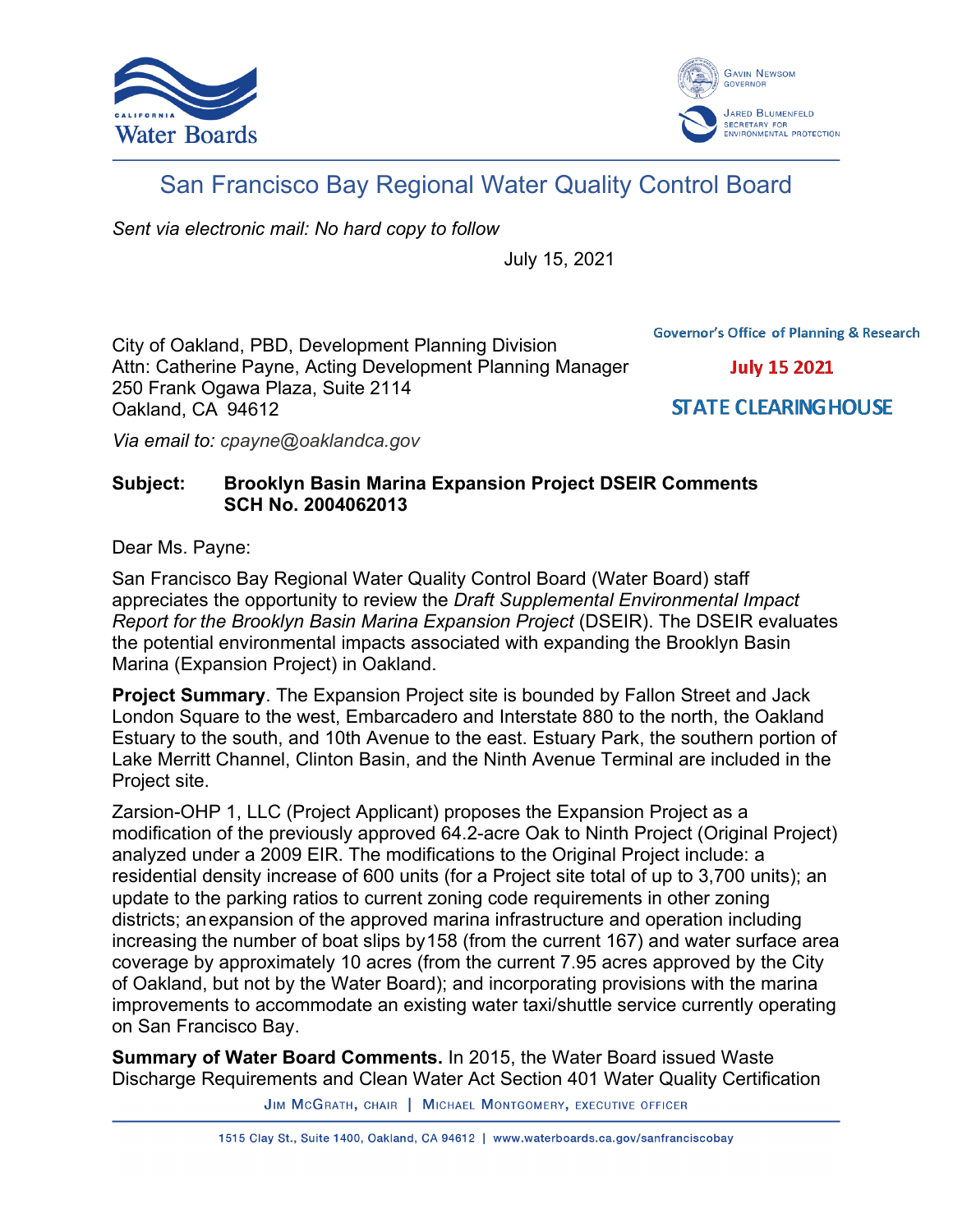(Order) for the Original Project, which was subsequently renamed the Brooklyn Basin Project. The Order, not including its attachments, is enclosed with this letter. Neither the 7.95 acres of water surface impacts for marina facilities that have been approved by the City of Oakland (City) subsequent to the Order's adoption, nor the proposal to further expand the water surface impacts by 10 acres for the Expansion Project are consistent with the Order's mitigation requirements. In addition, mitigation required by the Order appears to be about three years delayed and the Discharger named in the WDRs and Certification does not appear to have been submitting stormwater treatment plans for the Original Project to the Water Board for review prior to construction, as the Order requires. As such, the DSEIR is inconsistent with the Water Board's Order. While the Board could consider amending the Order to incorporate proposed Project changes, that amendment would need to require mitigation sufficient to address the Project's impacts to waters of the State. The DSEIR does not appear to provide sufficient mitigation for the Expansion Project's impacts to waters of the State. As part of identifying sufficient mitigation, the DSEIR should use as the environmental baseline a condition in which the Clinton Basin marina is not present at the site.

# **Comment 1. As part of the mitigation required for the Oak to Ninth Project's impacts to waters of the State, the Order required the permanent removal of marina facilities from the Project site.**

The Water Board's Order for the Original Project (Order No. R2-2015-0005, CIWQS Place ID No. 748052) was adopted on January 21, 2015. Mitigation for the Original Project's impacts to waters of the State is discussed in Order Findings 34 and 35 and Provisions C.11.c and C.20.c. Required mitigation for the Original Project included the permanent removal of 0.59 acres of floating fill, which was to consist of removing the existing Clinton Basin marina. Table A in Order Attachment 2 specifies that the floating fill in Clinton Basin was to be removed during Phase II of the Original Project, sometime between 2016 and 2018.

The Order required the complete and permanent removal of floating fill from the Original Project site. Therefore, the proposal to implement the City's approved installation of 7.95 acres of marina facilities and expand the marina facilities by an additional 10 acres is not consistent with the Order's requirements.

In addition, the 0.59 acres of floating fill at the Clinton Basin Marina should have been removed at least three years ago. According to DSEIR Section IV, the floating fill is still present in Clinton Basin.

# **Comment 2. The status of compliance with Order Provision C.23 is not clear.**

At the time that the Order was adopted, the Water Board had been provided with preliminary designs for post-construction stormwater treatment measures for each phase of the Original Project. Order Provision C.23 required that:

No later than 90 days prior to the start of construction for each of the four phases of the Project, the Discharger shall submit final plans for the postconstruction stormwater treatment measures for the impervious surfaces that are to be created in that phase of the Project to the Executive Officer for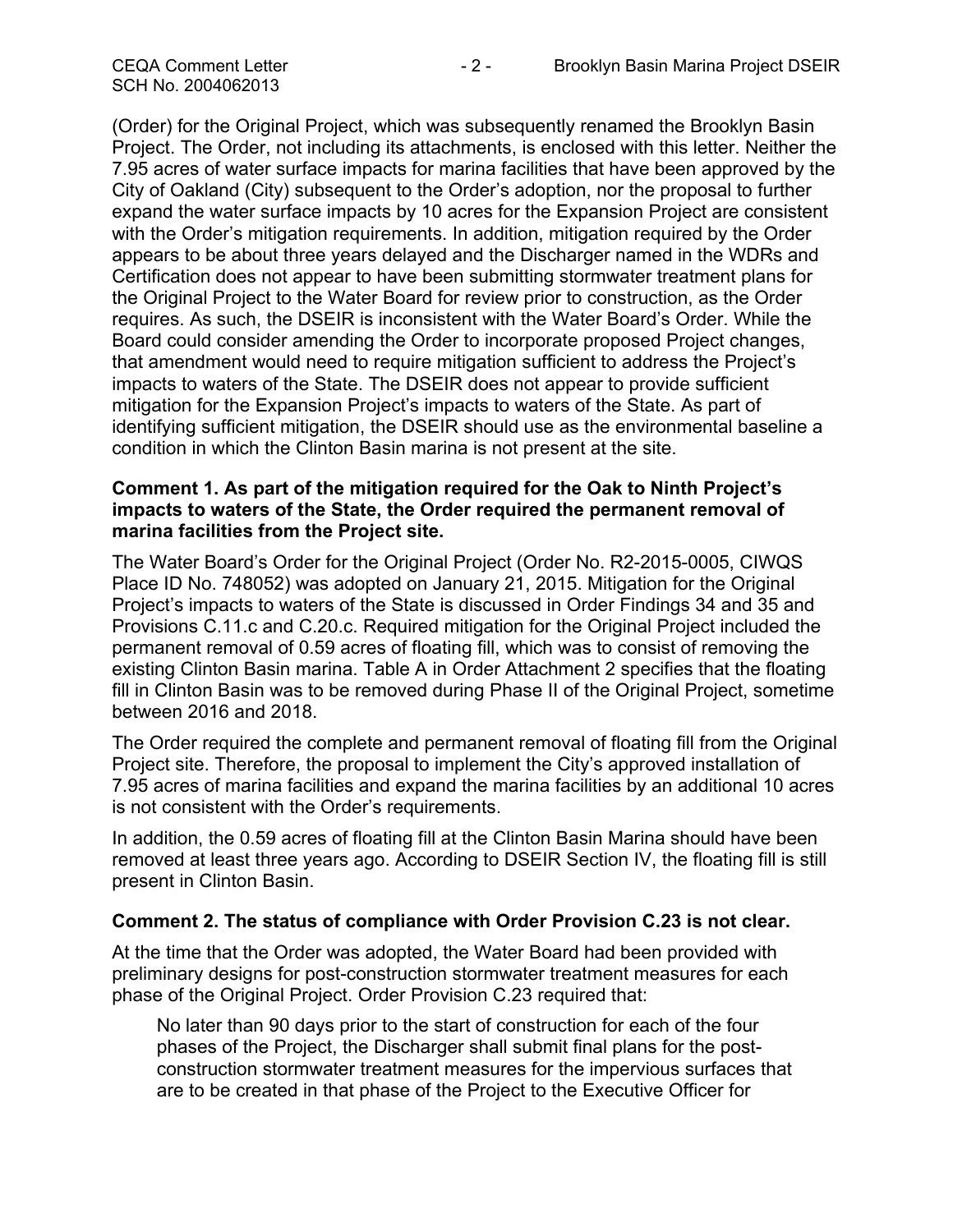review and approval. Stormwater treatment measures shall be consistent with the designs and phasing in Attachment 3 to this Order and findings 38, 39, and 40. Construction of each Project phase shall not start until the Executive Officer has approved the final designs for the post-construction stormwater treatment measures to be constructed for that phase (Note: "Construction of a phase" does not include work that is solely necessary to implement the RP/RAP described in Finding 6 of this Order).

In 2017, Water Board staff reviewed revisions to the stormwater treatment plans for Phases 1 and 2. These revised stormwater plans had been submitted for review by the City, but had not been provided to the Water Board until we became aware of and requested them. Water Board staff should be provided with any subsequent revisions to stormwater treatment plans for our review. Failure to receive Water Board approval of final stormwater treatment plans prior to construction of each Original Project phase would be a violation of the Order.

# **Comment 3. For the purpose of assessing potential impacts to waters of the State during the permitting of any new marina facilities at the Expanded Project site, the baseline is the absence of existing floating fill.**

Potential impacts on special status species habitat as a result of marina expansion are discussed in Impact BIO-2 on DSEIR pages IV:1-8 through IV:1-13. This discussion acknowledges that:

The marina expansion component of the Project Modifications would result in a net increase in the area of over-water structures and shading. The shading of the water column and benthic habitat as a result of overwater structure installation has the potential to reduce the quality of fish habitat within the area shaded by the structure. Overwater shading has been demonstrated to reduce the growth rates and establishment of aquatic vegetation, decrease primary productivity, alter predator-prey dynamics, compromise the invertebrate community by changing the species composition, and reduce the overall density of benthic invertebrates (Helfman, 1981; Glasby, 1999; Struck et al., 2004; Stutes et al., 2006)

In addition to the habitat issues noted in the DSEIR, near-shore habitat is especially valuable to rearing fish, who find refuge from predation in near-shore waters.

The size of the floating fill impact is described as follows in the DSEIR:

Current shading due to over-water structures in the Project area can be attributed to the existing unusable marina in Clinton Basin, which spans approximately 28,150 square feet. Following installation of the proposed marina expansion (which would include removal of the existing marina in Clinton Basin), the area of shading by over-water structures would increase by approximately 86,225 square feet, for a total area of approximately 114,375 square feet.

For the purpose of permitting any expansion of the marina, the baseline condition is the absence of any floating fill, since all floating fill in Clinton Basin was required to be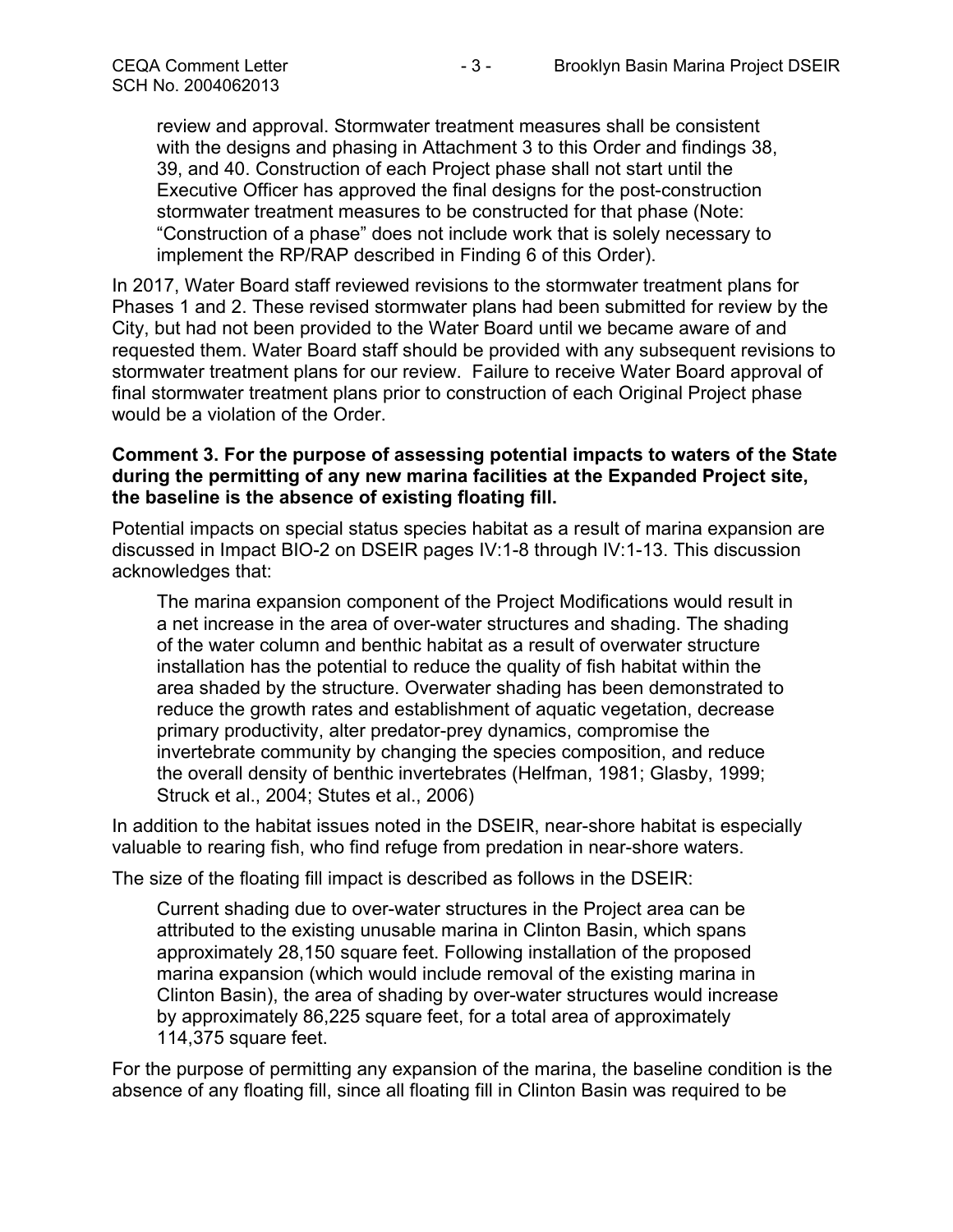removed by the Order and this removal was to have been completed in 2018. Also, the Order does not allow the replacement or expansion of the Clinton Basin marina. Any requested modifications to the Order must address both the delayed provision of the mitigation provided by the removal of the existing Clinton Basin marina and the mitigation necessary for all new floating fill.

#### **Comment 4. The discussion of the need to obtain a permit from the Water Board does not acknowledge that the proposed Expansion Project is not consistent with the requirements of the existing Water Board Order for the Brooklyn Basin Project.**

In the discussion of Impact BIO-4, the DSEIR acknowledges that the proposed Expansion Project will require a permit from the Water Board (p. IV:1-17). As noted above in Comment 1, the Order for the Original Project required the permanent removal of all floating fill at the Project site. Implementation of the proposed Expansion Project cannot occur until the Order has been revised. As the Order was adopted by the Water Board at a public meeting, any modifications to the Order similarly must be considered by the Water Board, following a public review period of at least 30 days. Any modifications must include measures to compensate for delayed mitigation and for any elements of the Original Project that have been constructed without Order-required preconstruction approval from the Water Board's Executive Officer.

# **Comment 5. The proposed shoreline mitigation is out-of-kind and may not be legally feasible.**

The DSEIR proposes the following mitigation measures for the proposed Expansion Project's impacts to jurisdictional waters:

The project applicant shall further enhance the shoreline from Lake Merritt Channel to Clinton Basin. The primary objective of the enhancement shall be to improve the habitat value for shorebirds, gulls, ducks, and other avian life that frequent the area. Components of the restoration plan shall include 1) restoration of the tidal marsh, 2) enhancement of roosting areas for shorebirds and water birds, and 3) increase in habitat diversity. Shoreline enhancements shall include removal of debris, including concrete riprap, and excavation of the shoreline at Channel Park to create marsh vegetation along this area. Excavation shall provide a shoreline slope that falls between the MTL elevation (approximately -2.4 mean sea level) to the MHW) to allow for the colonization of marsh habitat and the creation of high marsh habitat (p. IV:1-18).

As discussed above in Comment 3, the proposed installation of the new marina will impact habitat for fish. Since the proposed mitigation measures will primarily benefit shorebirds, the proposed mitigation is out-of-kind. Consistent with the Water Board's policies directing that mitigation preferably be in-kind and on-site, and where it is not, that a greater amount of mitigation be provided, if the mitigation measures are used to offset the impacts associated with new marina work, it necessarily will have to be provided at a greater than 1 to 1 ratio.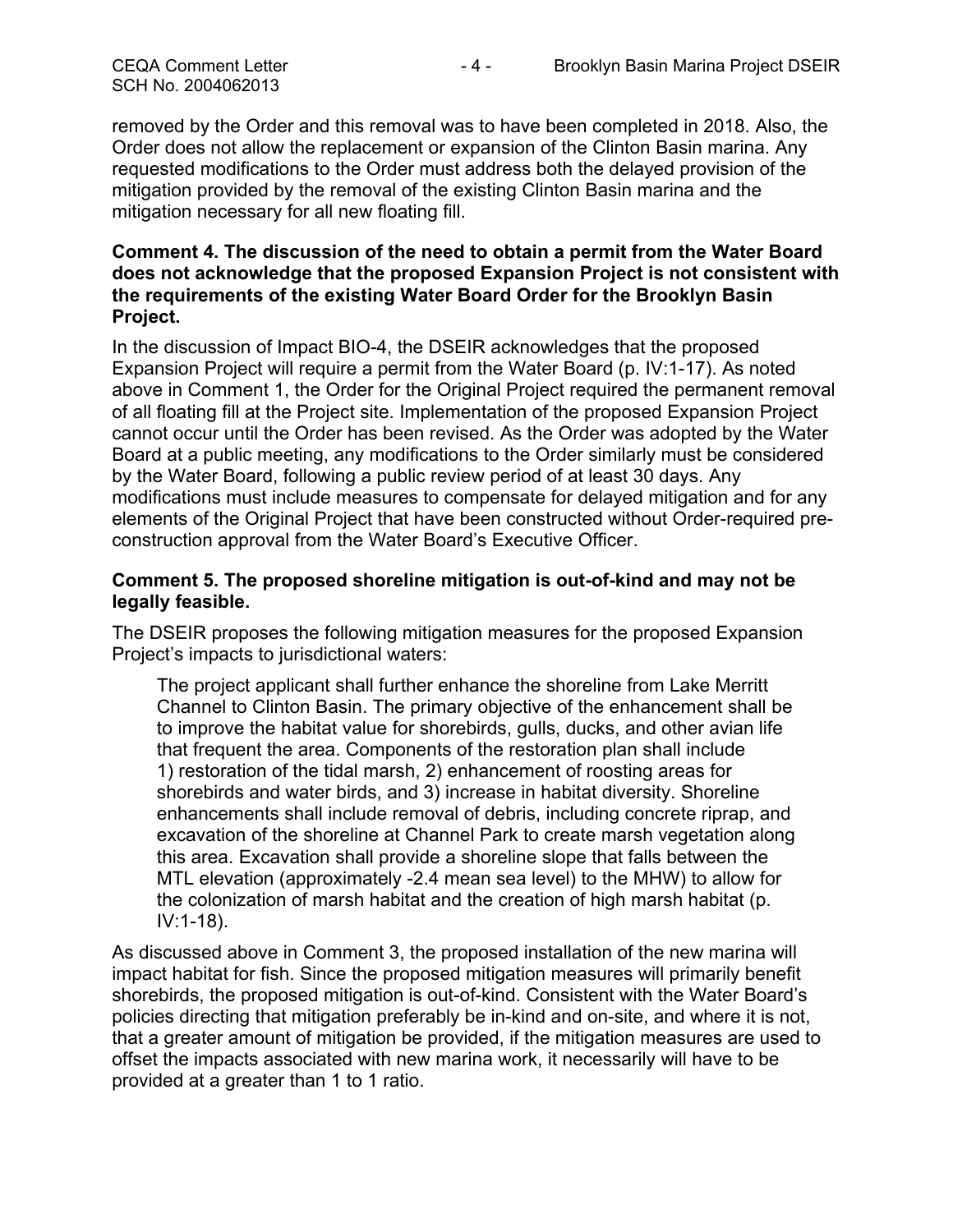Mitigation features are required to be placed under some form of perpetual restrictive covenant (e.g., conservation easement, deed restriction) to ensure their permanence. During the Order's development, it was determined that the site's shoreline consisted of public lands that are subject to the jurisdiction of the State Lands Commission. The State Lands Commission was not able to allow proposed mitigation sites along the shoreline to be placed under a restrictive covenant that met the requirements of the U.S. Army Corps of Engineers or the Water Board. Because of this, proposed shoreline habitat enhancements could not be included in the mitigation measures required by the Order. The proposed mitigation measures in the DSEIR appear to be identical to the mitigation measures that were found to be infeasible in the development of the Order. Please confirm that any proposed shoreline mitigation projects can be placed under appropriate restrictive covenants.

If the proposed mitigation measures along the shoreline of the Expansion Project cannot be placed under an appropriate restrictive covenant, alternate mitigation must be developed to compensate for the deferred removal of the Clinton Basin marina and for the proposed new marina facilities at the Expansion Project.

**Conclusion.** We encourage the City and the Project Applicant to coordinate with the Water Board to address outstanding mitigation required by the Order, potential delayed implementation of Order requirements, and to discuss the feasibility of amending the existing Order to allow construction of the proposed marina. Any amendment of the Order will require mitigation sufficient to compensate for the deferred removal of the Clinton Basin marina and for implementation of the proposed new marina.

If you have any questions, please contact me at (510) 622-5680 or via e-mail to [brian.wines@waterboards.ca.gov.](mailto:brian.wines@waterboards.ca.gov)

Sincerely,

Brian K. Wines

Brian Wines Water Resource Control Engineer South and East Bay Watershed Section

Attachment: Order No. R2-2015-0005

cc: State Clearinghouse [\(state.clearinghouse@opr.ca.gov\)](mailto:state.clearinghouse@opr.ca.gov) Corps, Katerina Galacatos [\(katerina.galactos@usace.army.mil\)](mailto:katerina.galactos@usace.army.mil)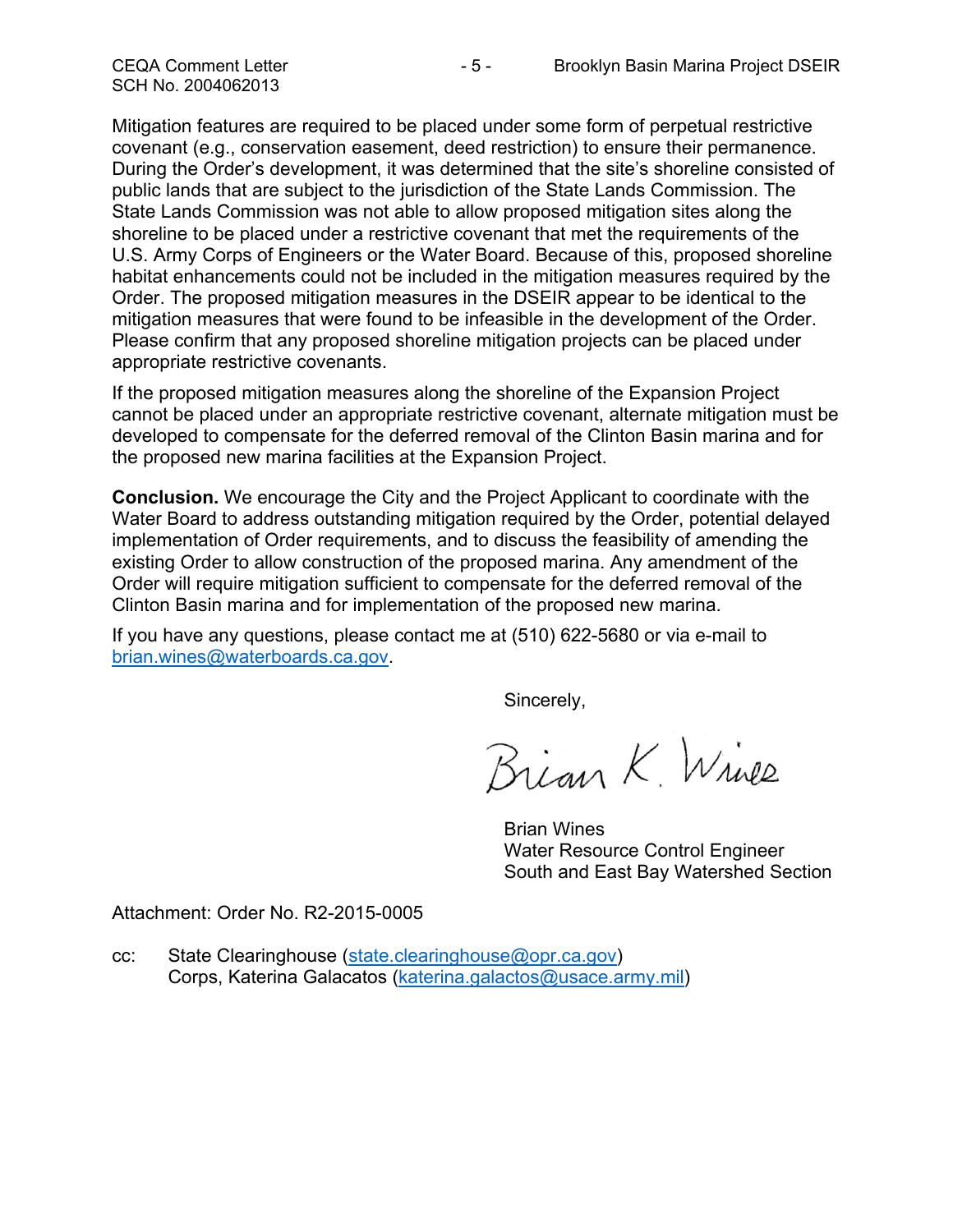# **CALIFORNIA REGIONAL WATER QUALITY CONTROL BOARD SAN FRANCISCO BAY REGION**

#### **ORDER No. R2-2015-0005**

#### **WASTE DISCHARGE REQUIREMENTS and WATER QUALITY CERTIFICATION for:**

## **ZARSION-OHP 1, LLC OAK TO NINTH AVENUE PROJECT OAKLAND, ALAMEDA COUNTY**

The California Regional Water Quality Control Board, San Francisco Bay Region (hereinafter the Regional Water Board), finds that:

- 1. Zarsion-OHP 1, LLC, (Discharger) has applied to the Regional Water Board for authorization to construct a mixed-use project consisting of a multi-family, urban residential neighborhood with a retail component (Project) on the 64-acre Oak to Ninth Avenue Project Site (Project Site), located along the Oakland Estuary and the Embarcadero, east of Jack London Square and south of Interstate 880 (Approximate Latitude and Longitude: N 27°47'15" E 122°12'30"; See Figure 1. *Regional Location Map,* and Figure 2*. Project Location Map,* in Attachment 1 to this Order) in the City of Oakland. About 33 acres of the Project Site will be developed with park and open space, including the existing Estuary Park and Aquatic Center west of the Lake Merritt Channel, and about 24 acres of the Project Site will be developed with about 3,100 residential dwelling units and 200,000 square feet of ground floor retail/commercial space. New public streets, with a total surface area of about 9 acres, will be constructed to provide access to the Project Site.
- 2. The Project Site consists of 64 acres of waterfront property that are currently owned by the Port of Oakland. The irregularly shaped site is bordered by the Embarcadero and Interstate 880 on the north, the Lake Merritt Channel on the west, and the Oakland Inner Harbor and the Brooklyn Basin on the south and east, as shown in Figure 4. *Existing Conditions*, in Attachment 1 to this Order. The site is currently occupied by a variety of commercial and maritime buildings. Existing land uses include a concrete plant, bulk container storage, and commercial businesses. Recent land uses have included fabricated steel storage, trucking, and a compressed gas distribution facility. A former power plant building has been demolished, and only the foundations and subsurface cooling water tunnels remain. The Ninth Avenue Terminal Shed, a large, one-story, pile-supported warehouse, is located on the east side of the site and occupies the majority of the southeast property line.
- 3. The Discharger plans to redevelop the Project Site into a mixed-use, waterfront, multi-family, urban residential neighborhood with a retail component surrounded by interconnecting open space (See Figure 5. *Proposed Conditions*, in Attachment 1 to this Order). The proposed open space plan includes a continuous system of pedestrian and bike trails along the site's waterfront and adds a connection for the Bay Trail system. Zarsion OHP I, LLC, and its successors will own the development parcels, and the City of Oakland (City) will own the open space and major streets. (Note: The cross-hatched area between the proposed Channel Park and the proposed South Park in Figure 5. *Proposed Conditions*, in Attachment 1 to this Order, which is labeled "NOT A PART OF PROPOSED PROJECT", is not part of the Project Site. This area is referred to in Project documents as the "Out Parcel.")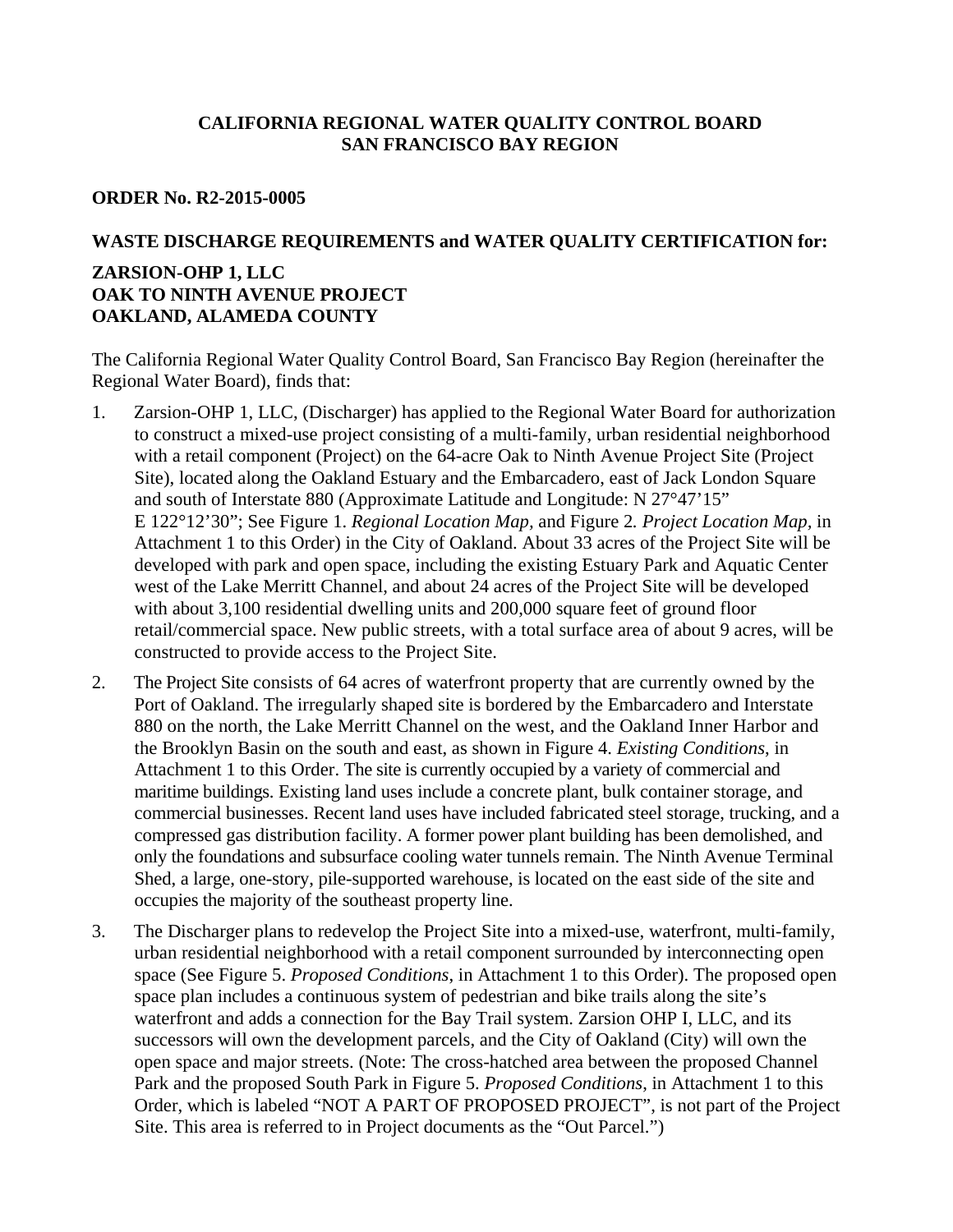- 4. The Project Site is underlain by fill, and most of the fill surface is developed or landscaped in some fashion. Habitat types present at the Project Site include developed areas, landscaped areas, non-native grassland, ruderal vegetation, and barren areas. Shoreline habitats are mostly artificial in nature. The most common shoreline types are rip-rap, concrete bank, eroding fill, and wharf. Smaller segments of the shoreline are characterized by cordgrass stands or a sandy substrate (See Figure 3. *Existing Habitats and Jurisdictional Features*, in Attachment 1 to this Order).
- 5. Historic Bay maps indicate that a large portion of the Project Site was once occupied by a large, natural marsh that was bordered on the west by the natural drainage of the Lake Merritt Channel, on the south by San Antonio Creek (now Oakland Inner Harbor), and on the east and north by tidal waters and/or bays associated with the San Antonio Creek watershed. During the late 1800s and early 1900s, most of the Project Site was filled, and the filled areas were subsequently developed for commercial, industrial, and marine-related uses. Additional fill activities occurred in 1944 and between 1953 and 1998. Between the initial filling of the Project Site and into the 1970s, the primary land uses were lumberyards, break-bulk cargo handling, chemical mixing and storage, petroleum product storage in aboveground bulk tank farms, ship repair, compressed gas manufacturing, sand and gravel operations, food warehouses, and trucking operations.
- 6. The Discharger has been evaluating soil and groundwater contamination at the site since 2002 and, in 2010, executed a California Land Reuse and Redevelopment Act agreement, covering about 34 acres of the Project Site that will be commercially developed, and a Voluntary Cleanup Agreement, covering 30 acres of the site that will be owned by the City and used as parks, with the California Department of Toxic Substances Control (DTSC). A summary of the findings of the soil, soil gas, and groundwater investigations, remedial action objectives and remedial alternatives evaluated to address contamination, site-specific remediation goals, and proposed response actions for the Project Site are presented in the *Final Response Plan/Remedial Action Plan* (RP/RAP; June 30, 2010, prepared by EKI). The RP/RAP was approved by DTSC in a letter to Oakland Harbor Partners, LLC, dated July 20, 2010 (DTSC Envirostor I.D. No. 70000109). The Discharger will implement the RP/RAP for the development parcels and the open space areas.
- 7. The measures described in the RP/RAP that will be implemented by the Discharger to protect human health and the environment include: excavation of soils and removal of groundwater in identified source areas of contamination; covering the entire Project Site with at least 2 feet of clean fill overlain by buildings, roads, landscaping, or other facilities, with a marker layer installed to identify the boundary between clean fill and in-place soils; vapor control systems on all buildings and facilities to control potential impacts to indoor air quality; and groundwater monitoring to ensure that the upland remedial measures have been effective at protecting surface water quality.
- 8. Under current conditions, the water quality of receiving waters adjacent to the Project Site may be impacted by the following exposure routes: the entrainment of contaminated soil particles or other materials in surface water runoff; or the discharge of contaminated groundwater to waters of the State via the existing stormwater infrastructure, including the existing stormwater outfalls at the Project Site (See the red "X"s in Figure 4. *Existing*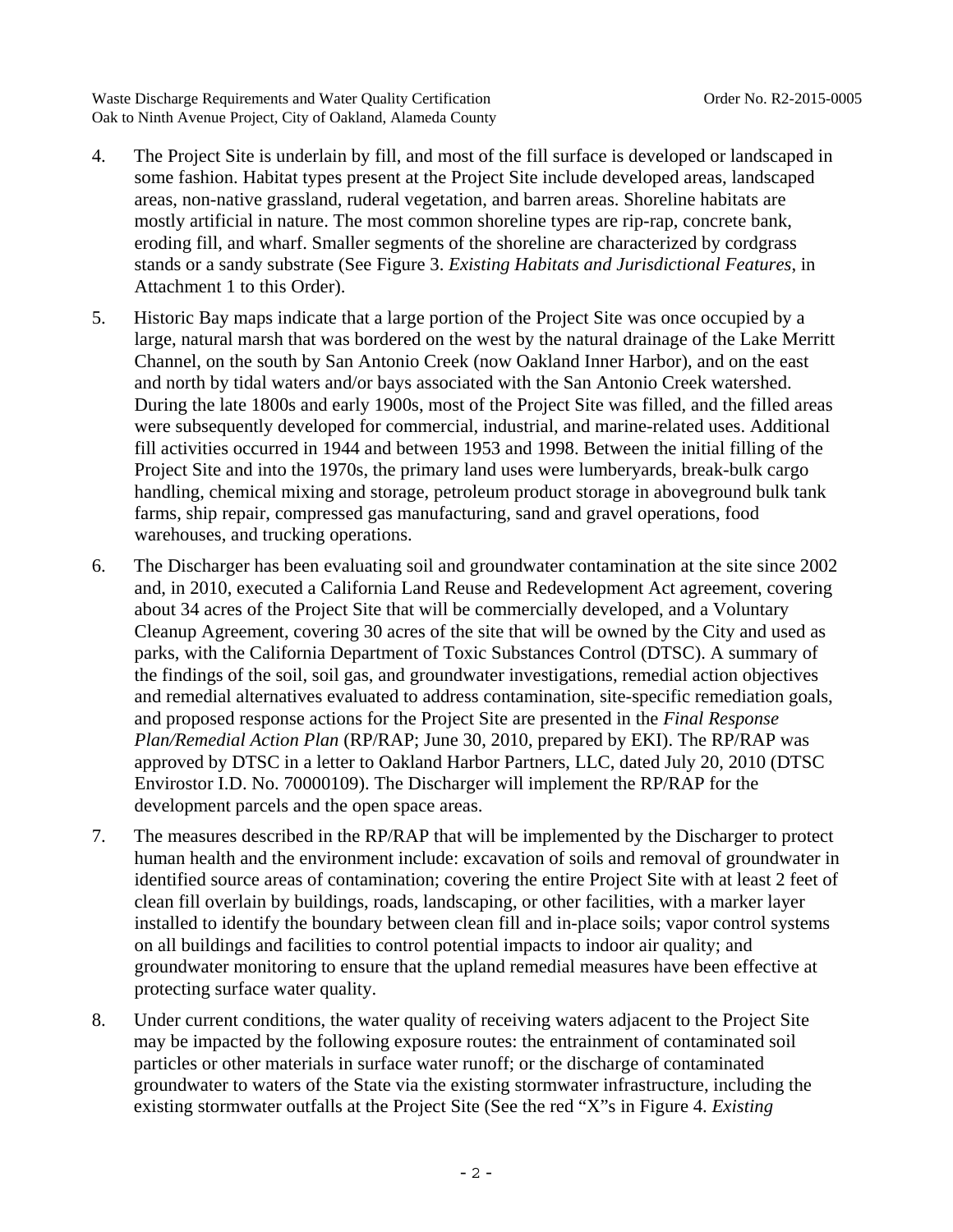*Conditions*, in Attachment 1 to this Order). See the tables in Attachment 4 to this Order for a summary of chemicals found in groundwater and soils at the Project Site.

- 9. The Project will control the two potential sources of water quality impairment presented in Finding 8 by placing all residual soil contamination under a minimum of two feet of clean fill material and by replacing the existing stormwater infrastructure with new stormwater infrastructure. The new stormwater infrastructure will protect receiving water quality by isolating stormwater runoff from the Project from residual contamination in site soils and by providing water quality treatment for post-construction stormwater runoff from impervious surfaces on the Project Site. Post-construction stormwater treatment for all phases of the Project shall be consistent with the requirements of the Regional Water Board's Municipal Regional Stormwater NPDES Permit (Order No. R2-2009-0074; NPDES Permit No. CAS612008). The current post-construction stormwater treatment proposal for the Project is included in Attachment 3 to this Order; the Regional Water Board has reviewed this treatment proposal and considers it to be consistent with the requirements of Order No. R2-2009-0074. Construction of each Project phase shall not start until the Executive Officer of the Regional Water Board has approved the final designs for the post-construction stormwater treatment measures to be constructed for that phase.
- 10. The shoreline of the Project Site will be armored to prevent clean soil layers from being eroded by wave action. Rock riprap bank armoring will be installed along about 1,800 linear feet of shoreline at the South Park Clinton Basin. New rock riprap armoring will range from 10 to 20 inches in diameter and will be placed directly over existing rock armoring or subgrade. Where possible, rock will be placed in tidal areas at low tide when the surface is exposed. Where rock must be placed at deeper contours, it will be placed either from a barge with a skip bucket or from land with a long-reach excavator. Each bucket load will contain about 2 to 3 cubic yards of rock and will be placed slowly, rather than dumped. About 1,200 linear feet of shoreline at Channel Park and 700 linear feet of shoreline at South Park West will be armored with the placement of revetment or similar protection.
- 11. The Project Site is comprised of 12 parcels, identified as Parcels A, B, C, D, E, F, G, H, J, L, and M in Project documents, and the existing Estuary Park. The Project will be developed in four separate phases, as illustrated in Figure 1. *Phasing Plan, Brooklyn Basin – Oak to 9th Development Plan* in Attachment 2 to this Order, which also identifies the locations of the 12 parcels. Implementation of the four phases will occur over about 14 years, with construction planned to start in 2014 and conclude in about 2022. (Note: work at the existing Estuary Park, which is described as Phase IA in Project documentation, consists of remediation work to be performed at the Existing Estuary Park, east of the Embarcadero and north of the Lake Merritt Channel. Work in Phase IA does not include any impacts requiring approval from the Regional Water Board and is not addressed in this Order.) The Project will impact about 5,350 linear feet of shoreline, as shown in Figure 2. *Shoreline Phasing, Shoreline Improvement Plan*, in Attachment 2 to this Order). The names that the Project has assigned to each of the shoreline segments that will be modified, as well as the project phase in which modification will be implemented are presented in Figure 2. *Shoreline Phasing*, from *Oak to Ninth Avenue Development, Proposed Shoreline Improvements*, in Attachment 2 to this Order. The impacts to the shoreline in each of the four Project phases are summarized below: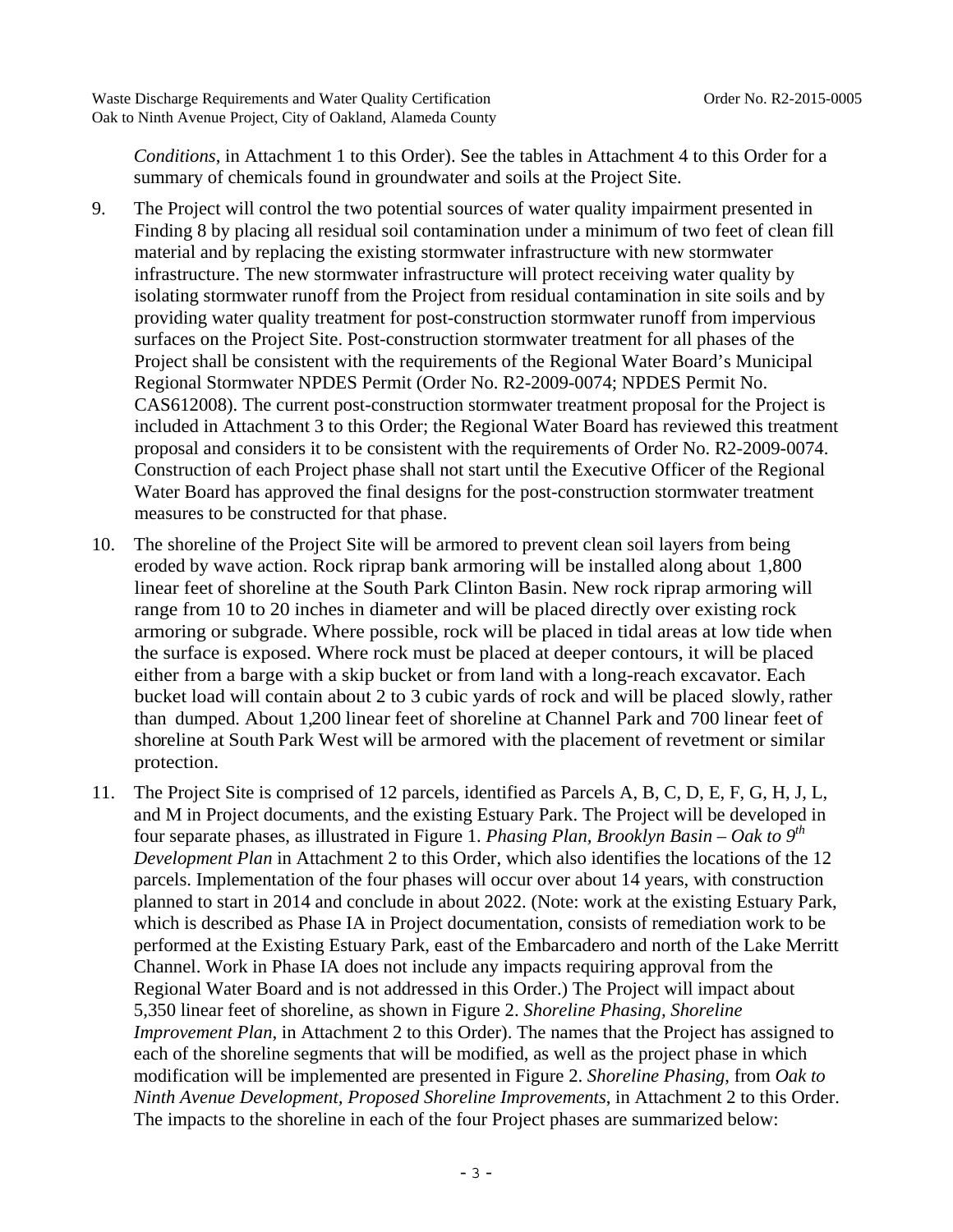- Phase I (Parcels A, B, C, F, and G) will impact 1,350 linear feet of shoreline (Station 42+50 to Station 56+00 along the Project shoreline) (See Figure 8. *Oak to Ninth Avenue Development, Proposed Shoreline Improvements, Ninth Avenue Wharf* (Moffat & Nichol; September 2010), in Attachment 2 to this Order).
- Phase II (Parcels D, E, H, and J) will impact 2,150 linear feet of shoreline (Station 21+00 to Station 42+50 along the Project shoreline) (See Figure 6. *Oak to Ninth Avenue Development, Proposed Shoreline Improvements, South Park – Clinton Basin,* and Figure 5, *Oak to Ninth Avenue Development, Proposed Shoreline Improvements, Shoreline Park – West,* (Moffat & Nichol; September 2010), in Attachment 2 to this Order).
- Phase III (Parcels K and L) will impact 650 linear feet of shoreline (Station 14+50 to Station 21+00 along the Project shoreline) (See Figure 5. *Oak to Ninth Avenue Development, Proposed Shoreline Improvements, South Park – West* (Moffat & Nichol; September 2010), in Attachment 2 to this Order).
- Phase IV (Parcel M) will impact 1,200 linear feet of shoreline (Station 0+00 to Station 12+00 along the Project shoreline) (See Figure 4. *Oak to Ninth Avenue Development, Proposed Shoreline Improvements, Channel Park* (Moffat & Nichol; September 2010), in Attachment 2 to this Order).

# 12. **Phase I (Parcels A, B, C, F, G).** This phase will include the following activities:

- a. Demolition of an 88,000 square foot manufacturing and storage building, a 78,400 square foot warehouse building, about 160,000 square feet of the Ninth Avenue Terminal Shed Building, and about 134,000 square feet of pile-supported pier structure and trestle at the existing timber wharf at the future location of Shoreline Park West, while the remaining wharf will be retrofitted to resist seismic loads;
- b. Implementation of the RP/RAP under the regulatory oversight of DTSC, per Finding 6, above;
- c. Construction of a portion of Shoreline Park to the south of parcels A, B, C and D, including all landscaping, pier renovation, construction of bike paths, construction of pedestrian walk ways, and construction of Bay Trail connections. At the Ninth Avenue Wharf component of Shoreline Park, the retained portion of the wharf will be seismically retrofitted. Eighty 60-inch diameter steel piles will be driven through openings cut through the existing deck along the landward edge of the wharf. The piles will be driven in groups of four, and a single concrete cap will provide the structural connection between each group of four piles. All but 14 of the steel piles will be installed above mean high high water (MHHW). The remaining 14 piles will be installed above the mean tide line (MTL) and work on these piles will be scheduled when tides are below the MTL. Pile driving equipment will work from land, and piles will be installed using both vibratory and impact hammers. A new 42 inch diameter stormwater outfall will also be constructed, and repairs will be made to the rock riprap bank armoring (See Figure 8. *Oak to Ninth Avenue Development, Proposed Shoreline Improvements, Ninth Avenue Wharf,* and Figure 13. *Shoreline Park – West, Typical Cross Sections,* (Moffat & Nichol; September 2010), and Figure 20. *Shoreline Park – Outfall # 5, in Attachment 2 to this Order);*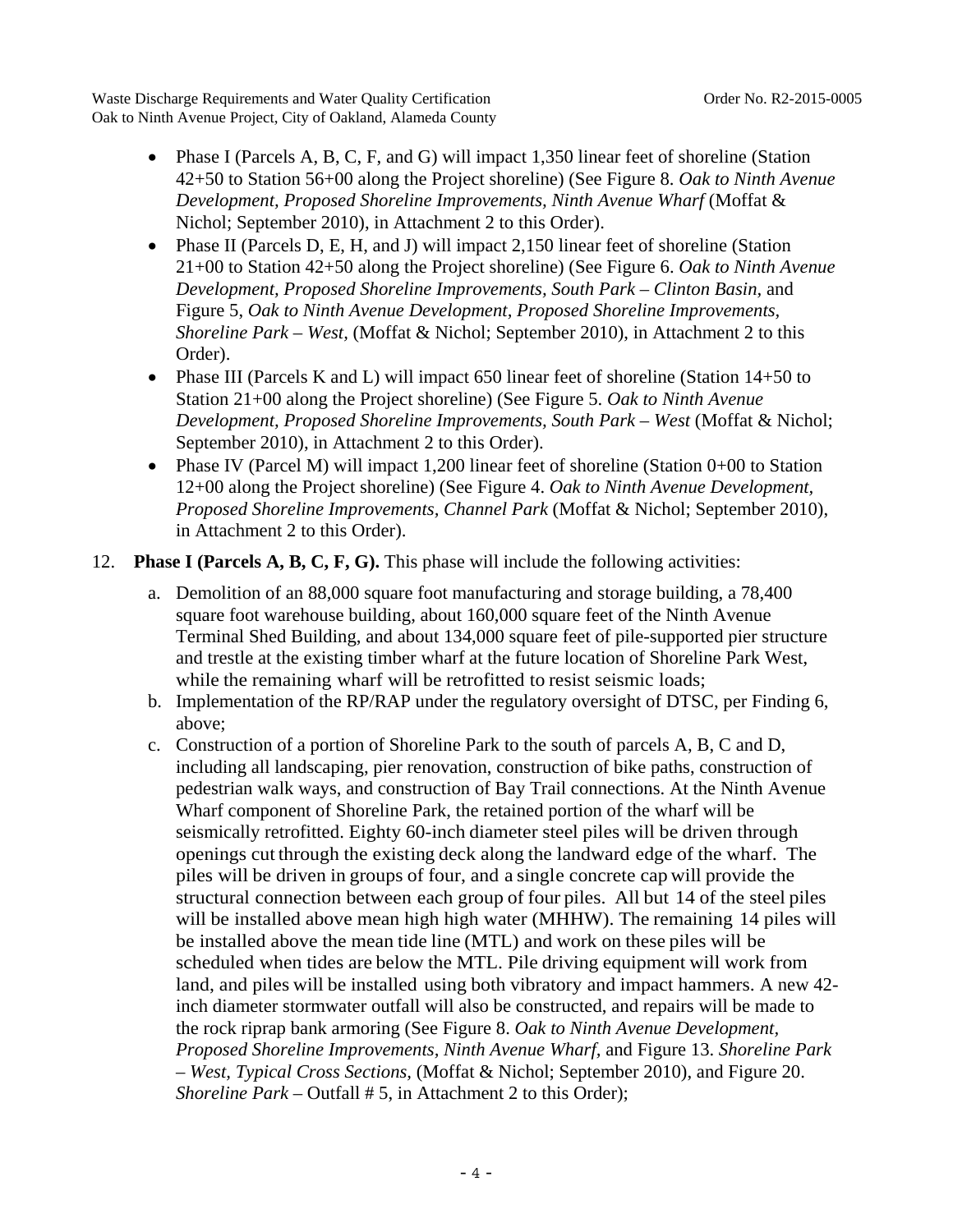- d. Construction of site improvements, including grading, underground wet and dry utility installation, and construction of streets, bike paths, pedestrian trails, sidewalks, and landscaping;
- e. Renovation of a minimum of 20,000 square feet of the existing 9th Avenue Terminal Shed Building as a mixed-use, commercial/cultural resource building;
- f. Installation of a temporary eight-foot wide asphalt Bay Trail for Phase II and Phase III of the Project.
- 13. **Phase II (Parcels D, E, H, J, and Shoreline of Parcel M).** This phase will include the following activities:
	- a. Implementation of the RP/RAP under the regulatory oversight of DTSC, per Finding 6, above;
	- b. Construction of site improvements, including grading, underground wet and dry utility installation, and construction of streets, bike paths, pedestrian trails, Bay Trail connections, sidewalks, and landscaping;
	- c. Construction of the remainder of Shoreline Park, including landscaping, construction of bike paths, construction of pedestrian walk ways, construction of Bay Trail connections, and the reconstruction of rock riprap bank armoring in front of the existing bulkhead at the Timber Wharf (See Figure 7. *Oak to Ninth Avenue Development, Proposed Shoreline Improvements, Shoreline Park – West,* and Figure 13. *Shoreline Park – West, Typical Cross Sections,* (Moffat & Nichol; September 2010), in Attachment 2 of this Order);
	- d. Construction of portions of Clinton Basin, including the following actions: demolition of existing docks, piles and gangways; driving of concrete piles along the west and east sides of the basin; construction of cast-in-place concrete pile caps; driving of sheet piles along the north side of the basin; excavation and backfill operations to the subgrade for new bank armoring; installation of rock riprap armoring, installation of storm drain outfalls; installation of precast concrete planks, cutoff wall, and fascia; and the construction of a cast-in-place concrete slab (See Figure 6. *Oak to Ninth Avenue Development, Proposed Shoreline Improvements, South Park – Clinton Basin,* Figure 12. *Alternative 1 – Vertical Sheet Pile Bulkhead (Sheet Pile Option Shown – North Segment Only)*, (Moffat & Nichol; September 2010), Figure 14. *Impacts (At Bay Bottom), South Park - Clinton Basin, Surface Area Affected (At Bay Bottom)*, Figure 15. *Mitigation (At Bay Bottom), South Park - Clinton Basin, Surface Area Affected (At Bay Bottom)*, Figure 16. *Section A-A, South Park – Clinton Basin,* Figure 17. *Section B-B, South Park – Clinton Basin*, and Figures 18. *Outfall Profiles, Outfall # 2: Clinton Basin West*, and Figure 19. *Outfall Profiles*, *Outfall # 3: Clinton Basin North and Outfall # 4: Clinton Basin East*, in Attachment 2 to this Order);
	- e. Along a portion of the shoreline at the South Park Clinton Basin open public space area, the Project will construct a new 30-foot wide concrete boardwalk. The concrete boardwalk will be a pile-supported structure using precast concrete and cast-in-place concrete elements. About 150 concrete piles will be required to support the boardwalk, oriented in three rows parallel to the shoreline. Each pile will be 18-inch square or 18-inch octagonal in cross-section and about 65 feet long. A land-based or barge-mounted impact hammer will be used to install the concrete piles. Of the estimated 150 piles, 88 will be located below MHHW. Most of the piles located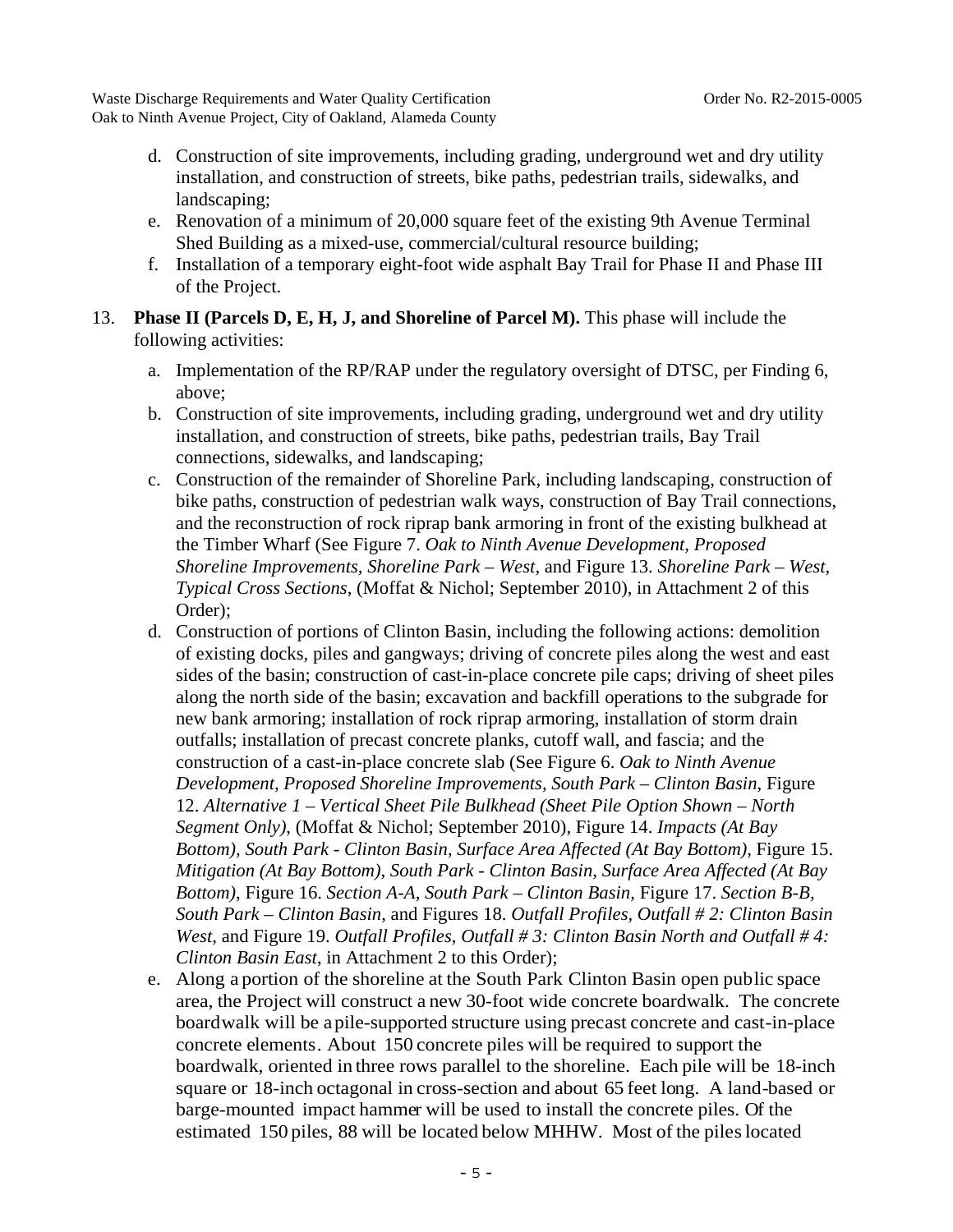below MHHW can be driven when the shoreline is exposed at low tide. However, some piles will be installed in shoreline areas below mean lower low water (MLLW). Cast-in-place elements of the boardwalk will consist of pile caps (transverse), cutoff walls, and slabs (finished surface). The boardwalk deck will be constructed of concrete with a surface area of about 41,750 square feet;

- f. Construction of bank armoring at Channel Park, including the following actions: excavation of bank to stable sub-grade (including construction of an earth berm along the Bay edge where feasible, to keep the work area dry), installation of a geomembrane over the stable slope; placement of imported soil fill over the geomembrane; installation of geotextile fabric over the imported fill soil; placement of shoreline revetment; and the removal of the temporary soil berm along the shoreline (See Figure 4. *Oak to Ninth Avenue Development, Shoreline Improvements, Channel Park,* Figure 9. *Oak to Ninth Avenue Development, Shoreline Improvements, Channel Park – Typical Cross Sections* (Moffat & Nichol; September 2010), and Figure 10. *Oak to Ninth Avenue Development Project, Shoreline Improvements, South Park (West) – Typical Cross Section* (Moffat & Nichol; September 2010), in Attachment 2 of this Order);
- g. Construction of new 36-inch diameter stormwater outfalls in the new bank armoring along the basin (See Figure 18. *Outfall Profiles*, *Outfall # 2: Clinton Basin West*, and Figure 19. *Outfall Profiles, Outfall #4, Clinton Basin East*, in Attachment 2 to this Order). A new outfall will also be constructed through the vertical sheet pile at the northern shoreline of Clinton Basin; the end of this outfall pipe will be cut approximately flush with the wall, with a backflow prevention gate installed at the pipe end (See Figure 19. *Outfall Profiles, Outfall #3, Clinton Basin North*, in Attachment 2 to this Order).
- 14. **Phase III (Parcels K and L).** This phase will include the following activities:
	- a. Demolition of about 46,000 square feet of marine, storage, service, manufacturing, and industrial uses;
	- b. Implementation of the RP/RAP under the regulatory oversight of DTSC, per Finding 6, above;
	- c. Construction of site improvements at South Park (West), including: landscaping; construction of bike paths; construction of pedestrian walk ways, and construction of Bay Trail connections;
	- d. Construction of site improvements, including grading, underground wet and dry utility installation, and construction of streets, bike paths, pedestrian trails, sidewalks, and landscaping;
	- e. Construction of bank armoring at South Park (West) including the following actions: excavation of bank to stable sub-grade (including construction of an earth berm along the Bay edge where feasible, to keep the work area dry), installation of a geomembrane over the stable slope; placement of imported soil fill over the geomembrane; installation of geotextile fabric over the imported fill soil; placement of shoreline revetment; and the removal of the temporary soil berm along the shoreline (See Figure 5. *Oak to Ninth Avenue Development, Proposed Shoreline Improvements, South Park - West,* Figure 10. *Oak to Ninth Avenue Development Project, Shoreline Improvements, South Park (West) – Typical Cross Section*, and Figure 13. *Shoreline Park - West, Typical Cross Sections* (Moffat & Nichol; September 2010), in Attachment 2 of this Order);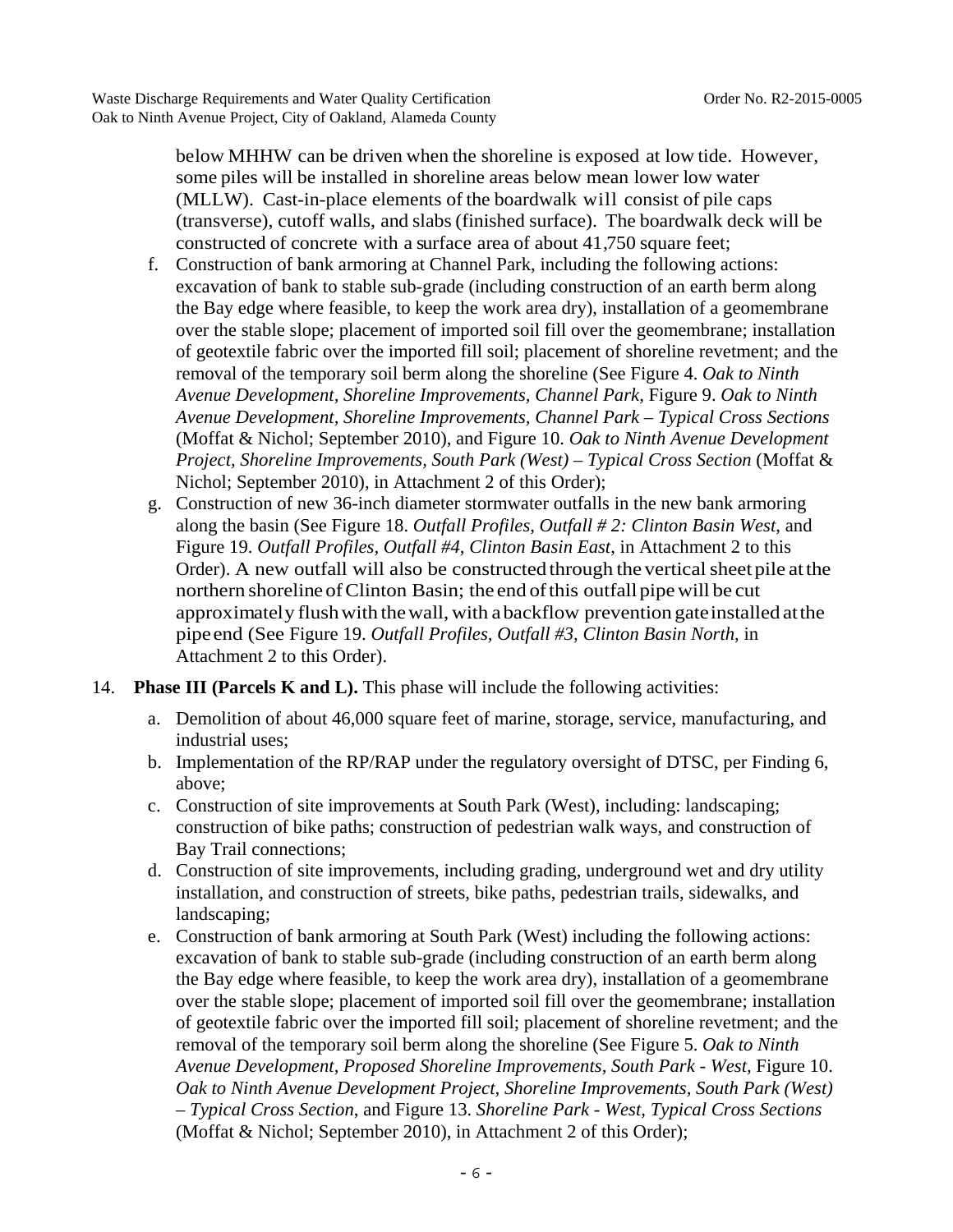- f. Construction of a new 24-inch diameter stormwater outfall in the bank armoring at Channel Park (See Figure 18. *Outfall Profiles, Outfall #1, Channel Park,* in Attachment 2 of this Order).
- 15. **Phase IV (Parcel M Uplands).** This phase will include the following activities:
	- a. Demolition of onsite structures;
	- b. Implementation of the RP/RAP under the regulatory oversight of DTSC, per Finding 6, above;
	- c. Construction of Channel Park, including landscaping, construction of bike paths, construction of pedestrian walk ways and construction of Bay Trail connections;
	- d. Site improvements including grading, underground wet and dry utility installation, and construction of streets, bike paths, pedestrian trails, sidewalks, and landscaping;
	- e. Installation of a temporary Bay Trail upon termination/expiration of the Berkeley Ready Mix lease, but no earlier than June 1, 2016.
- 16. Habitat types at the Project Site include developed areas, landscaped areas, non-native grassland, ruderal vegetation, and barren areas. Shoreline habitats are mostly artificial in nature, consisting of rock rip-rap, concrete bank, eroding fill, and wharf. Stands of cordgrass are present in a few locations, mostly located along the western shoreline of Clinton Basin (See the Figure 3. *Existing Habitats and Jurisdictional Features*, in Attachment 1 to this Order). These cordgrass stands are too small to support populations of tidal marsh wildlife species (e.g., salt marsh common yellowthroat, marsh wren), but they provide foraging habitat for some species of waterbirds and cover for common wildlife species that occur in the adjacent uplands.
- 17. Project impacts to jurisdictional waters total 1.86 acres. These impacts include the following fill: Bay waters (1.84 acres) during Phase II, a seasonal wetland (0.014 acre) during Phase III, and a drainage ditch (0.003 acre) during Phase II. Project impacts to Bay waters are presented in Table 3: *Impact Construction Schedule,* in Attachment 2 to this Order (in the column "Decrease in Bay Surface Area at mean high water (MHW) [net]"). The 1.84 acres of Bay water fill will consist of placing fill in 0.92 acre of open waters to create new uplands and placing 0.92 acres of fill in open waters to create new shoreline revetments, associated with reconfiguration of Clinton Basin in Phase II of the Project (See Figure 6. *Oak to Ninth Avenue Development, Proposed Shoreline Improvements, South Park – Clinton Basin,* Figure 12. *Alternative 1 – Vertical Sheet Pile Bulkhead (Sheet Pile Option Shown – North Segment Only),* (Moffat & Nichol; September 2010), Figure 14. *Impacts (At Bay Bottom), South Park - Clinton Basin, Surface Area Affected (At Bay Bottom),* Figure 15. *Mitigation (At Bay Bottom), South Park - Clinton Basin, Surface Area Affected (At Bay Bottom),* Figure 16*. Section A-A, South Park – Clinton Basin,* and Figure 17. *Section B-B, South Park – Clinton Basin*, in Attachment 2 to this Order). As is described in Finding 19, 0.50 acres of Bay fill will be removed when existing revetments are removed. Therefore, offsite mitigation is being required for net fill of 1.36 acres of fill, consisting of 1.34 acres of Bay fill and 0.017 acres of wetland and drainage ditch.
- 18. The Project will create 0.69 acres of open waters by removing upland soils, resulting in a net decrease of Bay Surface Area (at MHW) of 0.65 acre (solid fill) when compared with the net amount of 1.34-acres of Bay water impacts. Upland soil will be removed in the following increments: 0.04 acre at South Park (Clinton Basin) in Phase II of the Project; 0.64 acre at Channel Park in Phase II of the Project; and 0.01 acre at South Park (West) in Phase III of the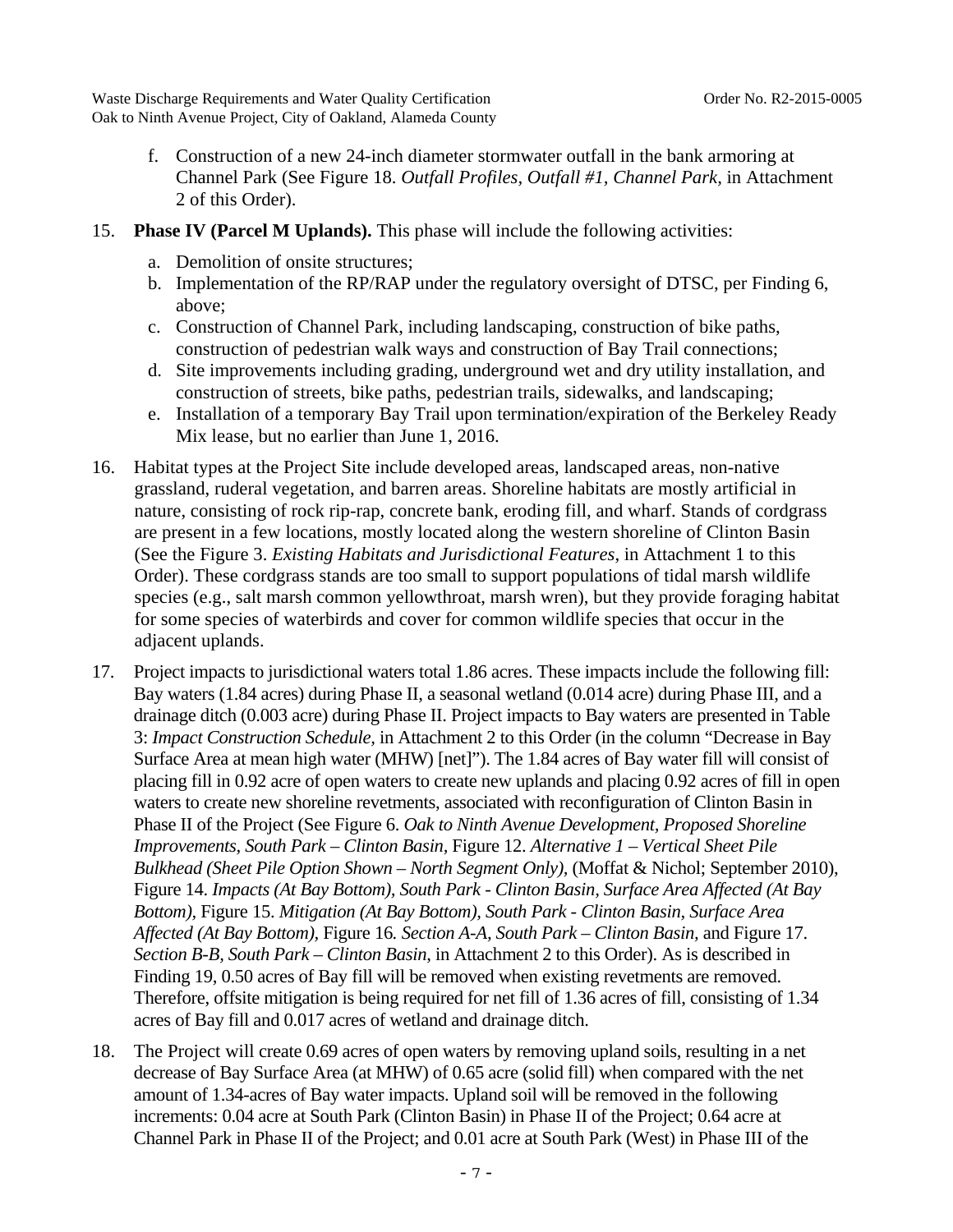Project (see the far right column in Table 3: *Impact Construction Schedule*, in Attachment 2 to this Order, as well as Figures 4, 5, 6, 9, and 10 from *Oak to Ninth Avenue Development, Proposed Shoreline Improvements* (Moffat & Nichol; September 2010), Figure 14. *Impacts (At Bay Bottom)*, Figure 15. *Mitigation (At Bay Bottom)*, and the Figure 2. *Shoreline Phasing*, in Attachment 2 to this Order). Table 3*: Impact Construction Schedule*, in Attachment 2 to this Order, summarizes Bay excavation and fill quantities associated with each Project phase.

- 19. Armoring of currently un-armored sections of shoreline and rehabilitation of existing bank armoring will result in an increase of 0.42 acre of new shoreline revetment at the following locations: 0.35 acre (1,020 LF) at South Park (Clinton Basin) in Phase II of the Project: 0.02 acre (170 LF) at Channel Park in Phase II of the Project; and 0.05 acre (250 LF) along South Park (West) in Phase III of the Project. The rehabilitation of 1.13 acres of existing, deteriorating bank revetments will occur at the following locations: 0.01 acre (50 LF) at Shoreline Park (Ninth Avenue Wharf) in Phase I of the Project; 0.35 acre (560 LF) at Shoreline Park (West) in Phase II of the Project; 0.39 acres (1,340 LF) at South Park (Clinton Basin) in Phase II of the Project: 0.29 acre (1,200 LF) at Channel Park in Phase II of the Project; and 0.09 acre (700 LF) at South Park (West) in Phase III of the Project. Summaries of dredge and fill quantities for shoreline stabilization are presented in Table 1: *Construction Quantities*, and Table 3: *Impact Construction Schedule*, in Attachment 2 to this Order.
- 20. Fill of Bay waters in the Oakland Inner Harbor is an unavoidable impact of the Project. Along the Project's shoreline, the amount of new fill is the minimum necessary to provide bank stabilization. The majority of the Project's permanent impacts to open water will be associated with construction of the new shoreline promenade and the new Gateway Park at Clinton Basin. Bay fill will be used to stabilize and straighten the shoreline in order to create a uniform promenade edge around the marina. The existing eastern end of Clinton Basin will be filled to increase the size of the new Gateway Park, which will provide necessary space for public access between the end of Clinton Basin and the Embarcadero roadway. At present, the available space between Clinton Basin and the Embarcadero roadway limits movement between Project components constructed in Phase II and Phase III of the Project (See Figure 6. *Oak to Ninth Avenue Development, Proposed Shoreline Improvements, South Park – Clinton Basin,* Figure 12. *Alternative 1 – Vertical Sheet Pile Bulkhead (Sheet Pile Option Shown – North Segment Only)*, Figure 14. *Impacts (At Bay Bottom), South Park - Clinton Basin, Surface Area Affected (At Bay Bottom)*, Figure 15. *Mitigation (At Bay Bottom), South Park - Clinton Basin, Surface Area Affected (At Bay Bottom)*, Figure 16. *Section A-A, South Park – Clinton Basin,* Figure 17. *Section B-B, South Park – Clinton Basin*, in Attachment 2 to this Order). In July 2010, the Project design was modified to reduce Bay fill in Clinton Basin by 1.17 acres, from 1.71 acres to 0.54 acre, as shown in Table 2: *Permit Related Quantities*, in Attachment 2 to this Order. This reduction was accomplished by moving the proposed riprap shoreline on the western and eastern edges of Clinton Basin landward by 26.5 feet and the southern edge of Gateway Park landward by 63.75 feet.
- 21. The Discharger filed an application for Clean Water Act section 401 Water Quality Certification and Waste Discharge Requirements (WDRs) with the Regional Water Board on December 8, 2009. The application was subsequently completed by additional information submitted on September 30, 2010, November 29, 2010, October 15, 2013, and August 5, 2014.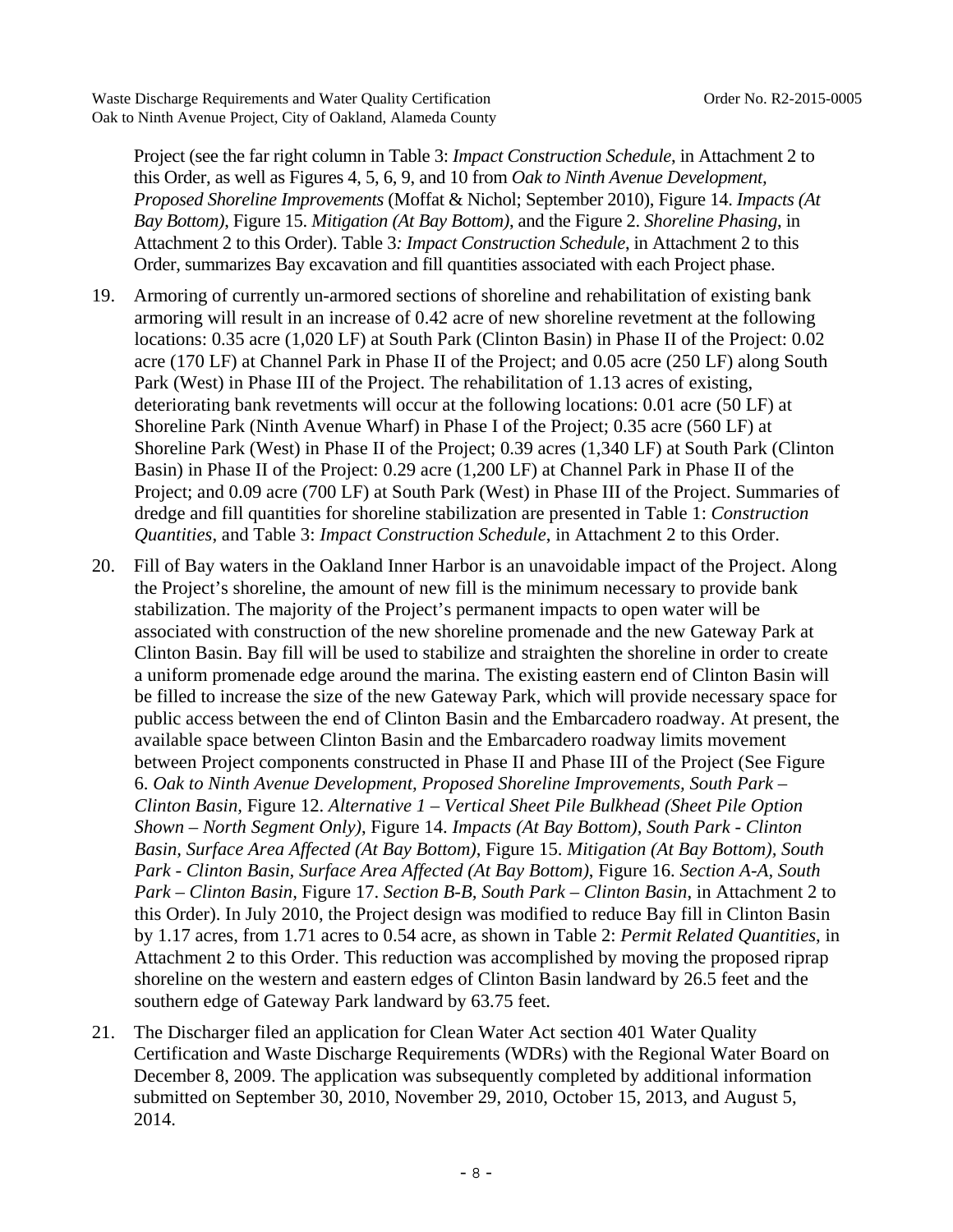- 22. The Discharger has applied to the U.S. Army Corps of Engineers (Corps) (Corps File No. 297020S) for an individual permit under section 404 of the Clean Water Act (33 U.S.C. § 1344)), as amended, and section 10 of the Rivers and Harbors Act of 1899 (33 USC § 403), as amended. The Corps issued a Public Notice for the Project on September 5, 2012, (Corps File No. 29702S) but has not issued a permit for the Project at this time.
- 23. On July 16, 2012, the United States Fish & Wildlife Service (USFWS) provided informal consultation for the Project's potential impacts to the California least tern, under the authority of Section 7 of the Endangered Species Act (ESA) (Reference No. 81420-2011-I-0652). USFWS determined that the Project may affect, but is not likely to adversely affect California least tern. This determination was based on: (1) the three-mile distance of the Project Site from the closest known California least tern breeding colony; (2) scheduling dredging activities outside of the California least tern breeding season; (3) the lack of California least tern breeding habitat within the Project Site; and (4) the historic and current disturbed conditions of the sites.
- 24. The National Marine Fisheries Service (NMFS) provided consultation for the Project's impacts to listed species under the authority of Section 7 of the ESA, as amended (16 U.S.C. 1531 *et seq.),* and the Essential Fish Habitat (EFH) provisions of the Magnuson Stevens Fishery Conservation and Management Act, in the January 13, 2013, consultation on the Project (Reference No. 2011102282). The NMFS consultation evaluated the Project for potential adverse effects to threatened central California coast (CCC) steelhead, threatened green sturgeon, and designated critical habitat. The NMFS consultation concluded that, because of man-made changes to the Oakland Estuary, it no longer provides rearing habitat for CCC steelhead and, therefore, steelhead juveniles and adults are unlikely to occur in the vicinity of the Project during their seasonal migration through San Francisco Bay. For green sturgeon, the NMFS consultation concluded that there is a potential for fish to be impacted by demolition or construction impacts on water quality. The Project's demolition activities, construction of shoreline stabilization measures, placement of in-water fill, and pile driving activities will disturb the substrate and are likely to result in temporary increases in turbidity and re-suspension of contaminated sediments in the adjacent water column. Based on sediment data collected near the Project Site (See the tables in Attachment 4 to this Order), several contaminants of concern (e.g., PCBs PAHs, and copper) in sediment at the Project Site are present at concentrations above bio-accumulation triggers for Dredged Material Testing Thresholds for San Francisco Bay Area Sediments (Regional Water Board, May 2000 staff report, *Beneficial Reuse of Dredged Materials: Sediment Screening and Testing Guidelines*, or most current revised version). Any toxic metals and organics absorbed or adsorbed to finegrained particulates in sediment may become biologically available to organisms either in the water column or through food chain processes. Although construction activities may be confined to a localized area, tides and currents can have a significant influence on the dispersal of suspended sediments and contaminants into adjacent areas. Increased levels of turbidity and contaminated sediments can affect listed fish species by disrupting normal feeding behavior, reducing growth rates, increasing stress levels, reducing respiratory functions, and other physiological impacts. To minimize impacts associated with turbidity and contaminants, the Discharger shall use silt curtains and/or sediment berms during excavation activities, cut piles at the mudline if they break off during extraction and only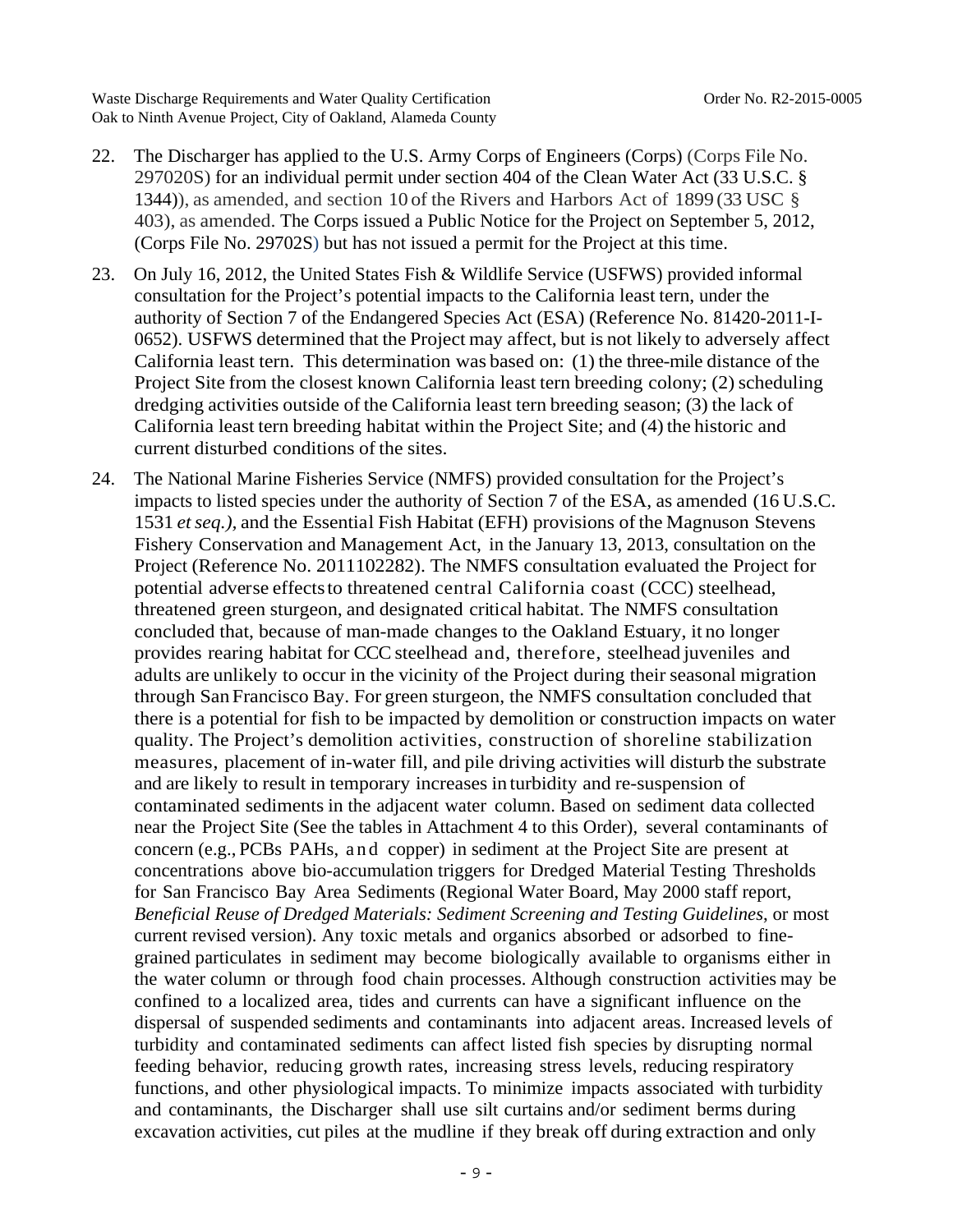schedule excavation and backfill activities d u r i n g periods of low tide. With the implementation of these measures, NMFS anticipates that green sturgeon will not be exposed to suspended contaminated sediments and turbidity at levels that would result in significant behavioral and physical impacts. With implementation of the measures in provisions 7, 8, 9, and 10, NMFS has determined that the proposed project is not likely to adversely affect CCC steelhead, green sturgeon, or designated critical habitat.

- 25. Clinton Basin is known to contain sediments with high concentrations of contaminants of concern *(*e.g.*,* PCBs PAHs, copper), and this significantly reduces the value of the area for foraging fish. Post-construction, the amount of area with contaminated sediments in the Clinton Basin will be reduced from pre-project levels, although an area of about 0.4 acres in the Clinton Basin containing contaminated sediment will be exposed during construction and remain exposed after construction is completed *(i.e.,* no revetment will be placed on top of these areas). The Project's creation of 0.64 acres of open water and mudflat habitat along 1,200 linear feet of Channel Park and the creation of 0.55 acres of tidal and open water habitat along the shoreline at Channel Park and South Park West are expected to provide uncontaminated areas with high habitat complexity and increased prey abundance for listed fish. The NMFS consultation concluded that, although forage resources for fish that feed on the benthos are expected to be temporarily reduced within different portions of the Project area during the various phases of multi-year construction activities, the forage area that will be lost comprises a small proportion of the total forage available to green sturgeon in the action area. In the long term, the restoration of open water and mudflat habitat is anticipated to increase the amount of natural cover and prey available to CCC steelhead and green sturgeon in the action area.
- 26. The Project's placement of 88 18-inch square or 18-inch octagonal concrete piles below MHHW at the new concrete boardwalk along Clinton Basin may affect green sturgeon through exposure to high underwater sound levels. The Project's placement of 14 steel piles for the Ninth Avenue Terminal Wharf at the mean tide line has the potential to injure or kill fish that may be exposed to high levels of elevated underwater sound pressure waves generated from the use of impact hammers to drive steel piles. However, the Project's NMFS consultation (see prior finding) states that hydroacoustic data collected from similar projects in the San Francisco Bay Area indicate that the use of an impact hammer to install the project's 18-inch concrete piles at the boardwalk will not result in sound levels that injure or kill fish. Disturbance and noise associated with preparations for pile driving will likely startle green sturgeon in the project vicinity and result in temporary dispersion from the action area. Because green sturgeon are benthically oriented, and are likely to detect vibrations in the substrate associated with construction, initial piling placement, pile driver set-up, and pile driving, they are not expected to remain within the area or enter into the area during pile driving. For green sturgeon that react behaviorally to the sound produced by pile driving, adequate water depths and carrying capacity in the open water area of the adjacent Oakland Estuary and Central San Francisco Bay provide fish sufficient area to disperse. For the seismic retrofit of the Ninth Avenue Terminal Wharf, all piles will be installed above the water line. Because the characteristic impedance of air is much lower than that of water, a sound source located above the water surface has less effect than under the water. High sound associated with the installation of steel piles at the wharf is expected to be attenuated by surrounding air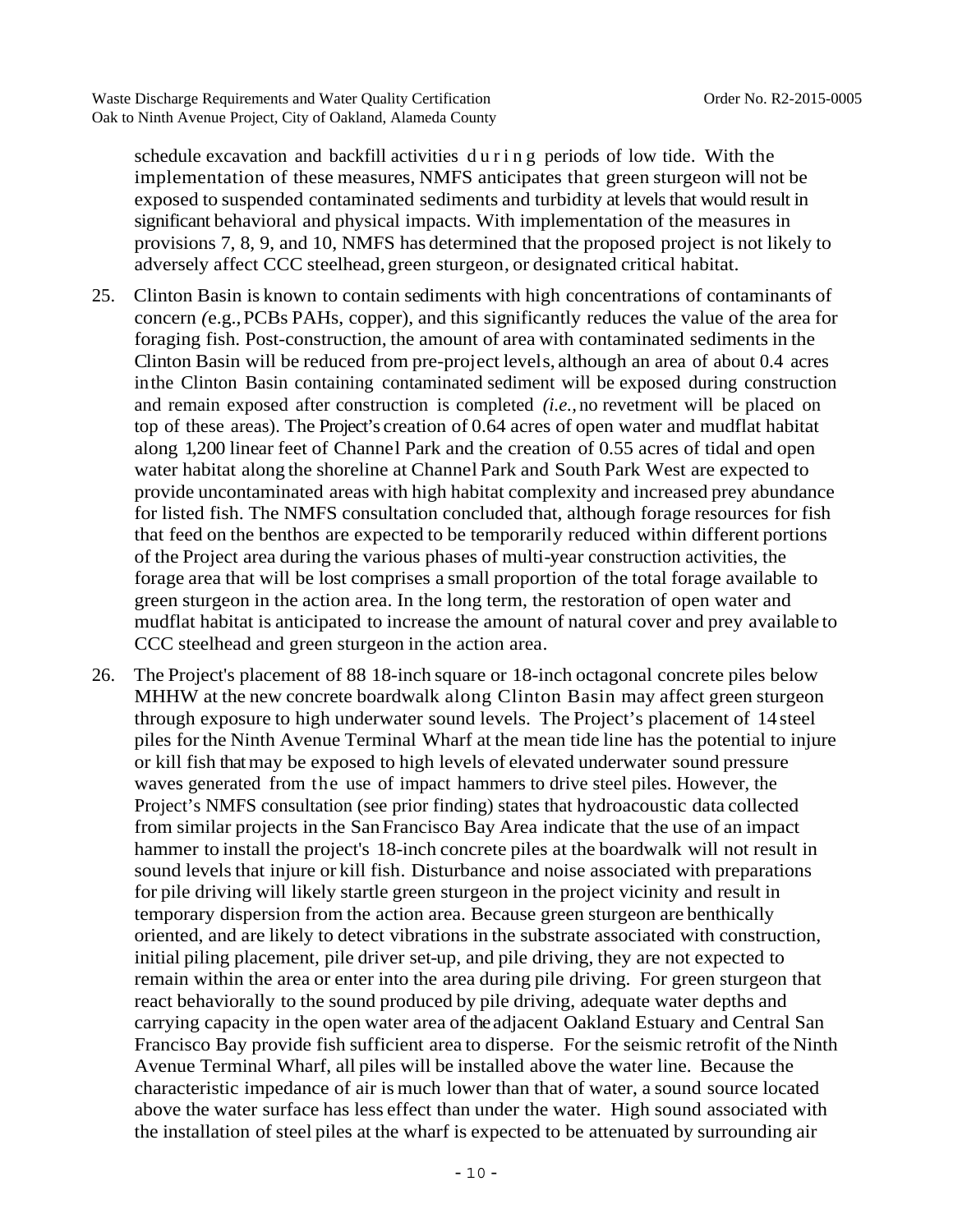and avoid the creation of high underwater sound levels. Thus, for green sturgeon, the NMFS consultation concluded that the potential effects of high underwater sound levels associated with pile driving are expected to be insignificant.

- 27. Shallow nearshore and intertidal shoreline habitat will be permanently impacted by shading from the 0.84 acres of new boardwalk around Clinton Basin, with the greatest impacts anticipated along the southeast shoreline, due to its orientation relative to sun light. Shading by overwater structures has the potential to reduce the growth of submerged aquatic vegetation, decrease primary productivity, alter predator-prey interactions, change invertebrate assemblages, and reduce the density of benthic invertebrates. Removal of overwater structures at the Ninth Avenue Wharf and Shoreline Park West will reduce shading to EFH by 3.08 acres, and 0.59 acres of floating fill in Clinton Basin will also be removed. The NMFS consultation concluded that, overall, the Project will result in a significant net decrease in shading of EFH.
- 28. Habitat in the Project area will benefit from the removal of creosote-treated timber piles. Creosote, a distillate of coal tar, is a complex chemical mixture, up to 80 percent of which is comprised of polycyclic aromatic hydrocarbons, a class of chemical compounds that are acutely toxic to aquatic life. About 1,200 timber piles will be removed at Shoreline Park West, many of them treated with creosote. Piles shall be removed entirely or cut at the mudline.
- 29. The NMFS consultation determined that eelgrass and other submerged aquatic vegetation were not known to occur at the site. However, other ecologically important habitatforming species were identified at the site, including native oysters (*Ostrea lurida*), which have been observed on creosote pilings, and the native brown rockweed (*Fucus distichus*), which has been documented in abundance along the rip-rap shorelines proposed for realignment, excavation, fill, and re-armoring. Fucus is a structuring algae that supports high productivity and biodiversity in the intertidal zone.
- 30. Development of the Project will reduce the amount of impervious surfaces at the Project Site, but impervious surfaces associated with proposed structures, parking lots, and streets will indirectly impact beneficial uses of the Lake Merritt Channel and the Oakland Inner Harbor through the discharge of urban runoff pollutants (e.g., oil and grease, heavy metals, pathogens, nutrients, pesticides). The Project will mitigate the impacts of stormwater runoff through implementation of the post-construction stormwater control measures described in provisions 21 through 26 and in Attachment 3 to this Order.
- 31. Impacts to the beneficial uses of the Lake Merritt Channel or Oakland Inner Harbor could also result from the discharge of sediments, construction wastes, or contaminated groundwater during construction. The Project will mitigate these potential impacts through the implementation of the best management practices (BMPs) described in provisions 7, 8, and 10 and by managing groundwater as described in provisions 31 and 32 and in Attachment 4 to this Order.
- 32. The Project will remove a net amount of 2.24 acres of shadow fill from the Project Site; this net amount results from the removal of 3.08 acres of shadow fill and the creation of 0.84 acres of shadow fill as part of the Project design. Removal of shadow fill will create more open water habitat for shorebirds, waterfowl, marine mammals, and other species that do not use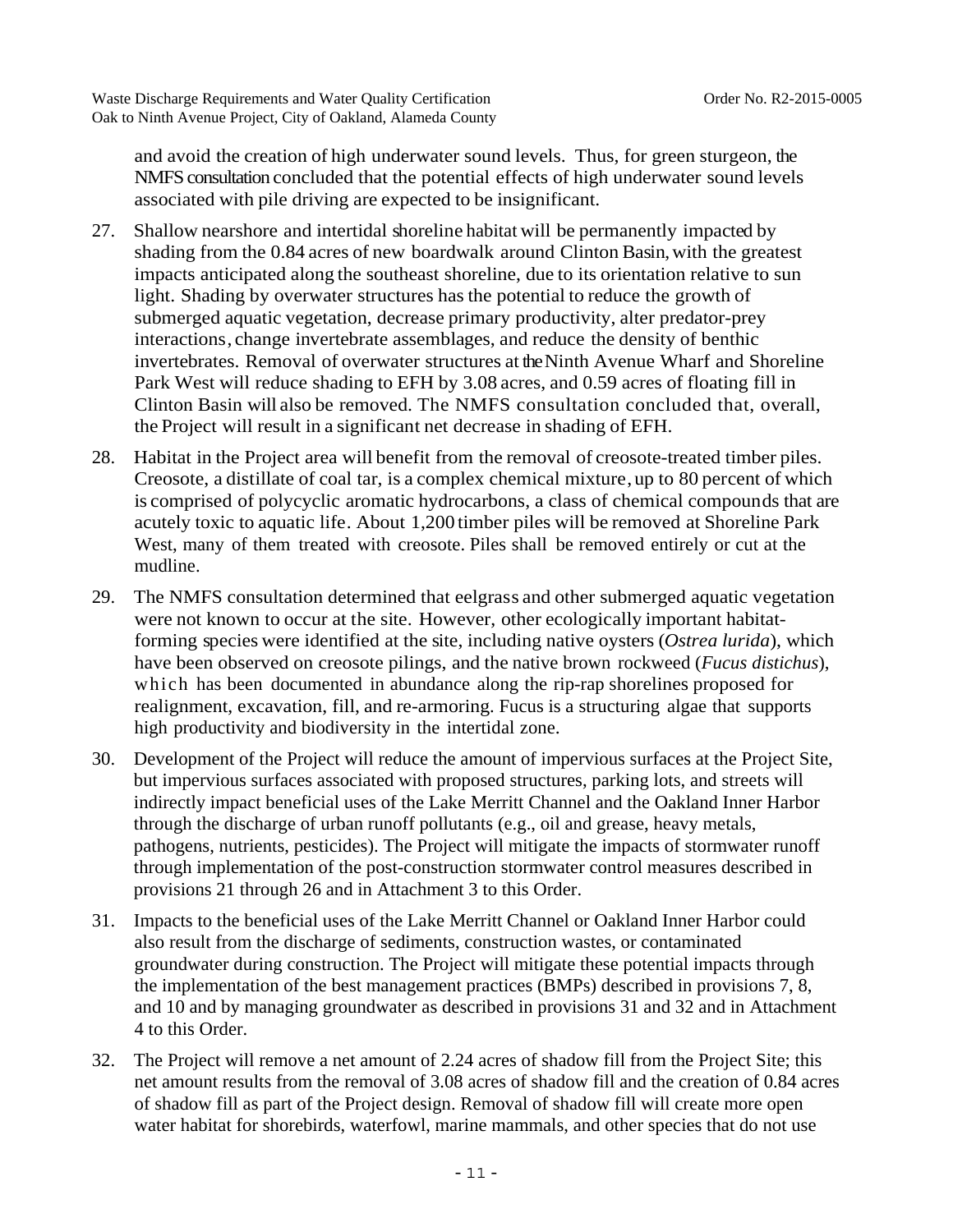Bay waters under large piers. The 3.08 acres of shadow fill associated with the Ninth Avenue Wharf will be removed in Phase I of the Project: 1.48 acres of this shadow fill will be removed by dismantling the existing pier at the southwest corner of Shoreline Park (See Figure 8. *Oak to Ninth Avenue Development, Proposed Shoreline Improvements, Ninth Avenue Wharf*, and Figure 1. *Shoreline Phasing*), and 1.60 acres of this shadow fill will be removed at the western portion of the future Shoreline Park (See Figure 7. *Oak to Ninth Avenue Development, Proposed Shoreline Improvements, Shoreline Park – West*, and Figure 2. *Shoreline Phasing* in Attachment 2 of this Order). The Project will create 0.84 acres of new shadow fill under the new boardwalks at Clinton Basin in Phase II of the Project (See Figure 16. *Section A-A, South Park – Clinton Basin,* and Figure 17. *Section B-B, South Park – Clinton Basin*, in Attachment 2 to this Order).

33. The Project will remove 0.59 acres of floating fill in Clinton Basin when the existing marina is removed in Phase II of the Project.

### *Mitigation Plan*

- 34. As part of mitigation for the Project's impacts to open waters and wetlands, the Discharger will provide offsite mitigation through the purchase of 1.4 acres of credits at the San Francisco Bay Wetland Mitigation Bank (Bank) (Corps File No. 2008 00046S). Mitigation credits through the Bank will offset a cumulative impact total of 1.36 acres to existing open waters (1.34 acres), a seasonal wetland (0.003 acres), and a drainage ditch (0.014 acres) as described in Finding 17.
- 35. As described in findings 32 and 33, the Project will remove a net amount of 2.24 acres of shadow fill from the Project Site; this net amount is resultant from the removal of 3.08 acres of shadow fill and the creation of 0.84 acres of shadow fill as part of the project design. Removal of shadow fill will create more open water habitat for shorebirds, waterfowl, marine mammals, and other species that do not use Bay waters under large piers. The Project will also remove 0.59 acres of floating fill from the Project Site.
- 36. As described in Finding 28, the Project will remove about 1,200 timber piles at Shoreline Park West, many of them treated with creosote.
- 37. As described in Finding 18, the Project will create 0.69 acres of new open Bay waters and/or mudflats in Phase I (0.64 acres along the shoreline of Channel Park), Phase II (0.04 acres at South Park), and Phase III (0.01 acres at South Park) of the Project.

#### *Post-Construction Stormwater Management*

38. Stormwater at the Project Site currently flows untreated directly to the Lake Merritt Channel and the Oakland Inner Harbor over land and via localized existing storm drain systems. The portion of the site to the east of Clinton Basin currently discharges untreated runoff through a piped storm drain system that outfalls at multiple locations along the shoreline (See the red "X"s in Figure 4. *Existing Condition*, in Attachment 1 to this Order). The area of the site between Clinton Basin and the Lake Merritt Channel does not have a significant amount of piped drainage and appears to primarily drain overland to the Lake Merritt Channel and the Oakland Inner Harbor; a concrete batch plant, a marina and automotive parts and service centers currently occupy this area. The Estuary Park area is served by a combination of piped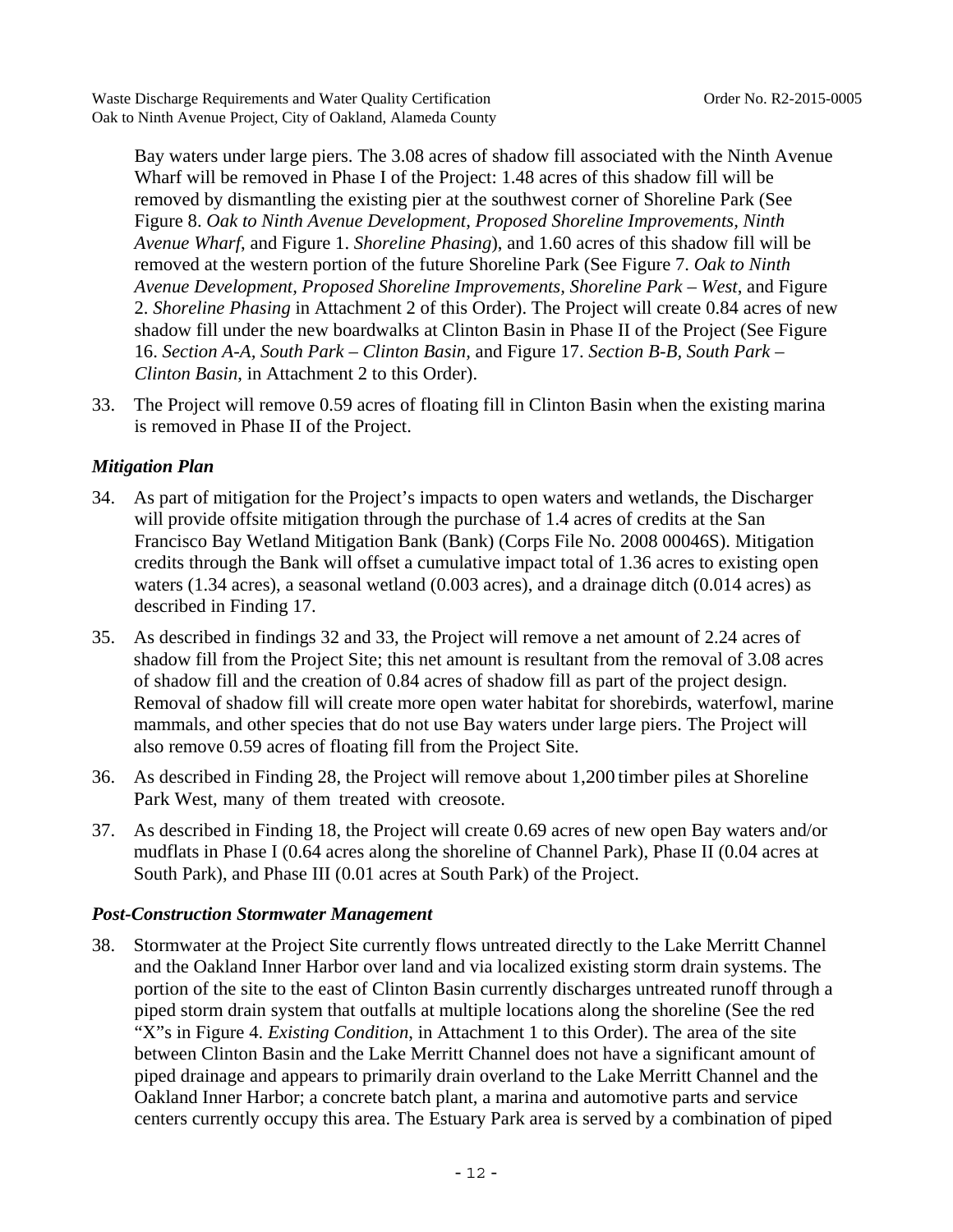stormwater and overland runoff that discharges directly to the Lake Merritt Channel and the Oakland Inner Harbor.

The Project will reduce the amount of impervious surface area at the site by increasing open space areas, which will include several new parks, in addition to the existing Estuary Park that will remain as open space. The project will remove 14 of 21 outfalls (See Figure 4. *Existing Condition*, in Attachment 1 to this Order) and all of the open drain outfalls through the piers. The outfalls serving the Estuary Park area (Phase IA of the Project) are the only existing outfalls that will remain in use. The Project will construct 5 new outfalls to the Oakland Inner Harbor at the locations identified in Figure 5. *Proposed Conditions*, in Attachment 1 to this Order and Figure 4. *Stormwater Quality Control Plan*, in Attachment 3 to this Order. These outfalls are identified as follows: Outfall 1 – Channel Park; Outfall 2 – Clinton Basin West; Outfall 3 – Clinton Basin North; Outfall 4 – Clinton Basin East; and Outfall 5 – Shoreline Park. Outfalls 1 to 4 are located in areas with proposed shoreline improvements. Outfall 5 is located in an area where no shoreline improvements are proposed and therefore will require construction of a concrete outfall structure within existing bank armoring. Refer to figures 18, 19, and 20 in Attachment 2 to this Order for designs of the five new outfalls.

- 39. The Discharger submitted a report titled, *Oak to Ninth Avenue Project Stormwater Quality Management Plan,* (BKF Engineers, revised September 24, 2010), which describes the stormwater treatment BMPs for post-construction stormwater runoff from the Project's impervious surfaces. Stormwater treatment controls will be constructed concurrently with each phase of the Project, so that treatment is provided for each completed phase. The stormwater treatment BMPs will be constructed as described in Appendix A in Attachment 3 to this Order. Any changes to the BMPs in Attachment 3 to this Order must be submitted to the Executive Officer of the Regional Water Board for review and approval at least 90 days before construction starts on the phase of the Project that will be treated by the altered BMP proposal. Construction of that phase of the Project shall not commence until the Executive Officer has approved the altered BMP proposal (Construction consists of any disturbance of the site surface that is not directly related to the implementation of the RP/RAP described in Finding 6 of this Order).
- 40. Post-construction stormwater treatment controls will be implemented according to the following phases and as shown on the attached Stormwater Quality Control Plan (See Figure 1. *Stormwater Quality Control Plan* in Appendix A of Attachment 3 to this Order). Stormwater runoff from Phase I (Parcels A, B, C, F, G), identified as Impervious Area D, will be treated with a combined extended detention/bioretention area (identified as Treatment Area D in the summary of post-construction stormwater treatment in Attachment 3 to this Order and illustrated in Figure 5). Stormwater runoff from Phase II (Parcels D, E, H, and J), identified as Impervious Area C, will be treated using a bioretention area (Treatment Area C and illustrated in Figure 4 in Attachment 3 to this Order). Stormwater runoff from Phase III (Parcels K and L), identified as Impervious Area B, will be treated using a bioretention area (Treatment Area B and illustrated in Figure 3 in Attachment 3 to this Order). Stormwater runoff from Phase IV (Parcel M), identified as Impervious Area A, will be treated using a bioretention area (Treatment Area A and illustrated in Figure 2 in Attachment 3 to this Order). The locations of the four treatment areas for each of the four phases are illustrated in Figure 4. *Stormwater Quality Control Plan* in Appendix A in Attachment 3 to this Order.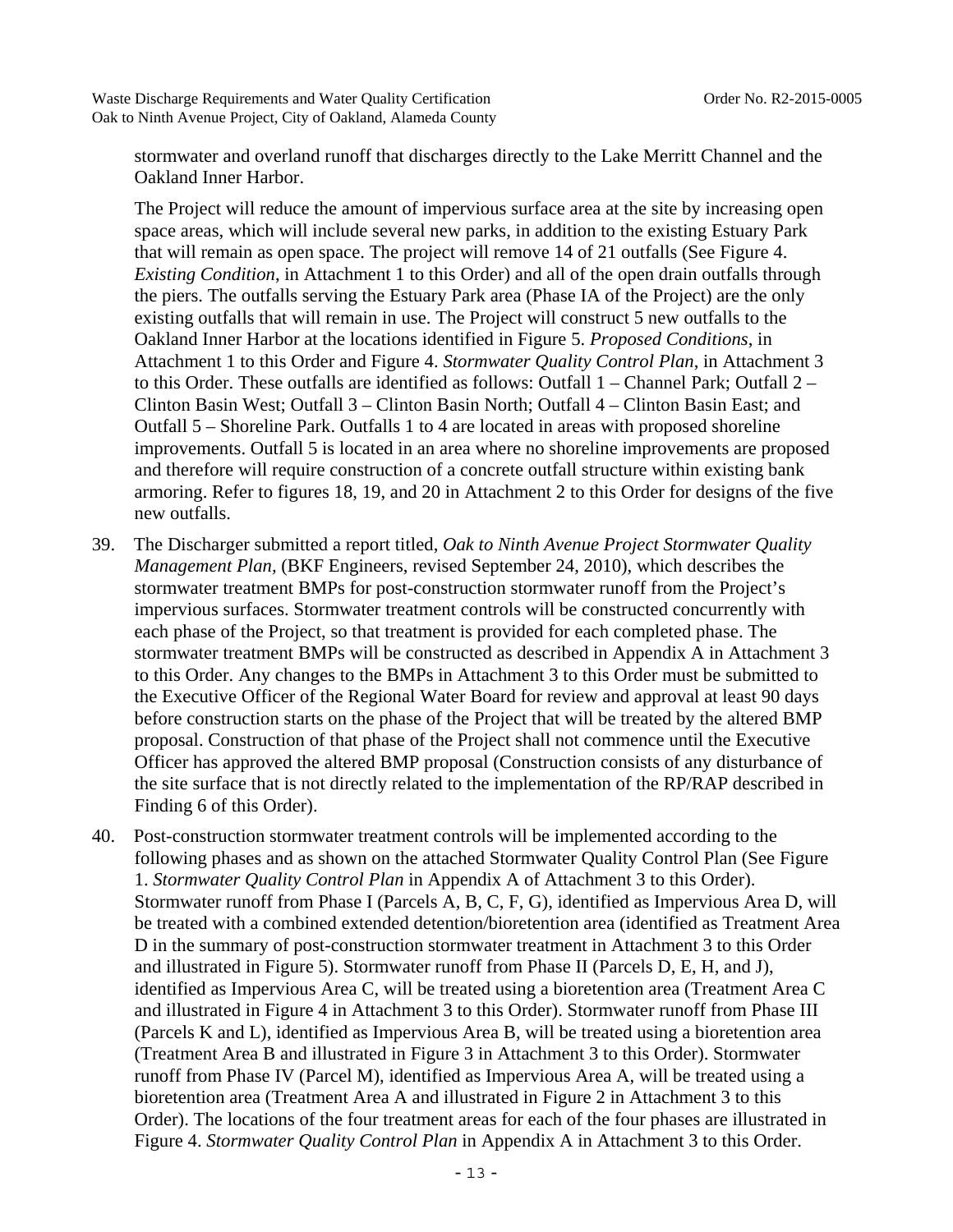Details of the treatment measures are illustrated in Figure 6 and Figure 7 in Attachment 3 to this Order.

### *Regional Water Board Jurisdiction*

- 41. The Regional Water Board has determined to regulate the proposed discharge of fill materials into waters of the State by issuance of WDRs pursuant to section 13263 of the California Water Code (Water Code) and section 3857 of title 23 of the California Code of Regulations (23 CCR), in addition to issuing certification pursuant to 23 CCR §3859. The Regional Water Board considers WDRs necessary to adequately address impacts and mitigation to beneficial uses of waters of the State from the Project, to meet the objectives of the California Wetlands Conservation Policy (Executive Order W-59-93), and to accommodate and require appropriate changes to the Project.
- 42. The Regional Water Board provided public notice of the application and this Order on November 21, 2014.
- 43. This Order is effective only if the Discharger pays all of the required fees conditioned under 23 CCR and in accordance with Provision 27.

# *Ownership of Project Property*

44. On April 9, 2013, the Discharger and Oakland Harbor Partners, LLC, signed the *Assignment and Assumption of Project Materials (Oak to Ninth-Brooklyn Basin)*. By signing this document and making the payments stipulated in the document, the Discharger acquired all of Oakland Harbor Partners, LLC's right, title, and interest in the Oak to Ninth/Brooklyn Basin project (the Project), including all rights under the following agreements, entitlements, and work products: the Purchase and Sale Agreement with the Port of Oakland; the Tideland Trust Exchange Agreement with the Port and the California State Lands Commission; all local land use entitlements related to the Project, including the Development Agreement with the City of Oakland; and all Project work products, including plans, contracts and permit applications. Subsequent to this initial transfer, the Discharger closed escrow on the Project property under the terms of the Purchase and Sale Agreement and the Exchange Agreement on June 10, 2013.

#### *Regulatory Framework*

- 45. The Water Quality Control Plan for the San Francisco Bay Basin (Basin Plan) is the Regional Water Board's master water quality control planning document. It designates beneficial uses and water quality objectives for waters of the State, including surface waters and groundwater. It also includes implementation plans to achieve water quality objectives. The Basin Plan was duly adopted by the Regional Water Board and approved by the State Water Resources Control Board, Office of Administrative Law, and U.S. EPA, where required.
- 46. The following water bodies are adjacent to the Project Site: Lake Merritt Channel; Oakland Estuary; Brooklyn Basin; and Clinton Basin. With the exception of the Lake Merritt Channel, these water bodies are part of the Oakland Inner Harbor. Figure 2. *Phasing Plan, Brooklyn Basin – Oak to 9th Development Plan* in Attachment 2 to this Order shows the locations of these water bodies with respect to the Project Site. The Basin Plan identifies the beneficial uses of the Oakland Inner Harbor as estuarine habitat (EST), wildlife habitat (WILD), water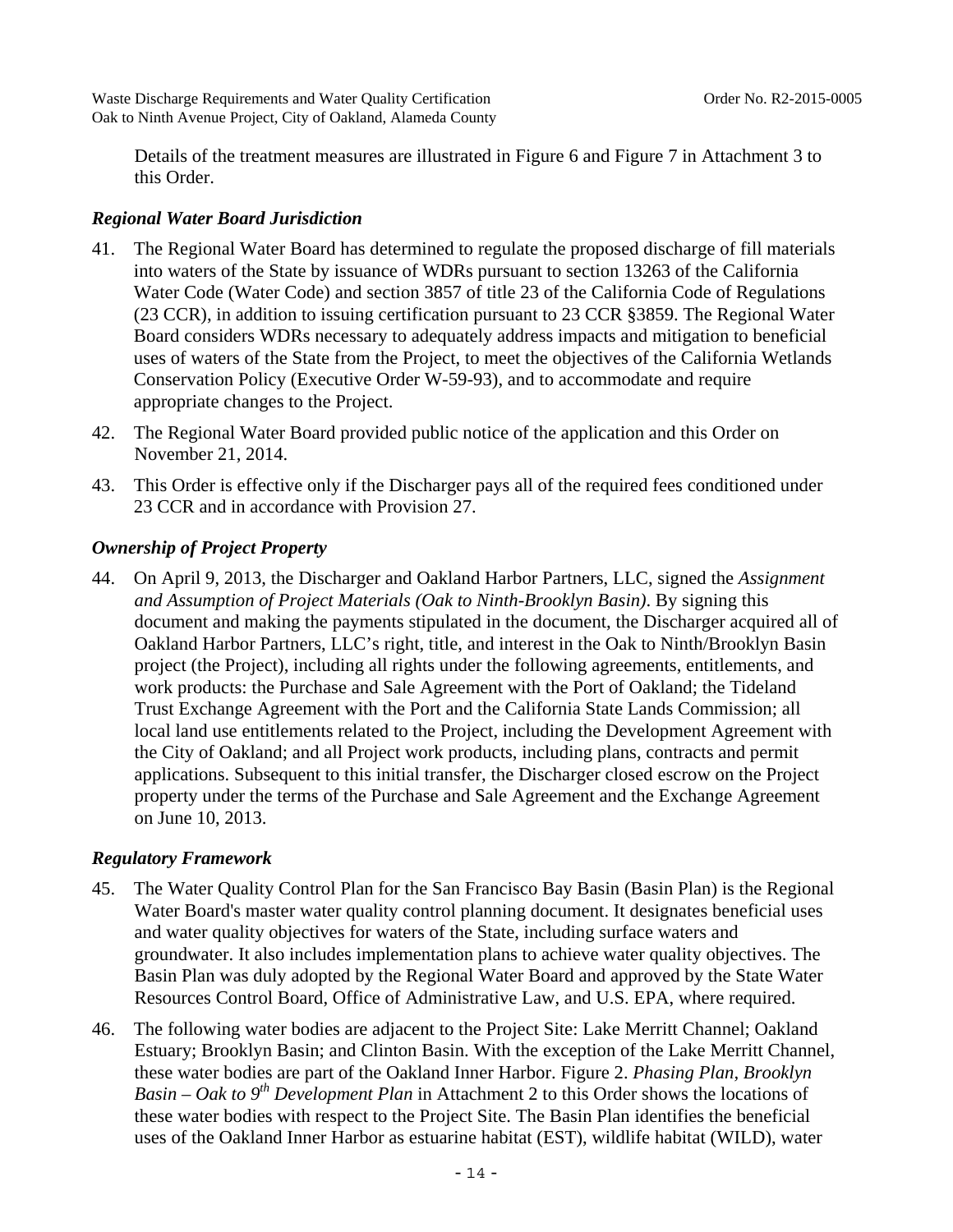contact recreation (REC1), non-contact water recreation (REC2), and navigation (NAV). The Basin Plan identifies the beneficial uses of the Lake Merritt Channel as ocean, commercial, and sport fishing (COMM), estuarine habitat (EST), wildlife habitat (WILD), water contact recreation (REC1), and non-contact water recreation (REC2). Potential project-related impacts to each of these six beneficial uses are discussed below.

- 47. Potential impacts to ocean, commercial, and sport fishing (COMM) are not likely to be significant. Although some areas of the shoreline will be inaccessible to fishing during Project construction activities along the shoreline, the Project will not have locally significant impacts on the amount of water accessible to fishing. The Project may also have long-term benefits on fishing by reducing the amount of contamination reaching the Lake Merritt Channel from historic contamination and urban runoff.
- 48. The Project is likely to have temporary impacts to estuarine habitat (EST) and wildlife habitat (WILD). Construction activities (e.g., excavation, soil stockpiling, boring, pile-driving, grading, dredging) would generate loose, erodible soils that, if not properly managed, could be washed into the Lake Merritt Channel or the Oakland Inner Harbor, increasing turbidity and potentially interfering with fish navigation and feeding behavior, as well as introducing any pollutants entrained with the sediment particles into waters of the State. Increased sound pressure levels from pile-driving could also injure, stun, or kill fish in the Oakland Inner Harbor. These potential, temporary impacts shall be minimized and/or avoided through the implementation of applicable BMPs, in accordance with provisions 6, 7, 8, 9, 10, 21, 22, 31, and 32.

Without appropriate mitigation measures, the project could potentially result in impacts to the California least tern. USFWS' informal consultation for the Project (Reference No. 81420- 2011-I-0652; July 16, 2012) determined that the Project may affect, but is not likely to adversely affect, California least tern. This determination was based on: (1) the three-mile distance of the Project Site from the closest known California least tern breeding colony; (2) scheduling dredging activities during the August 1 to February 28 work window, which is outside of the California least tern breeding season; (3) the lack of California least tern breeding habitat within the Project Site; and (4) the historic and current disturbed conditions of the sites.

Without appropriate mitigation measures, the Project could result in impacts to threatened green sturgeon and designated critical habitat. The NMFS consultation for the Project concluded that there is a potential for fish to be impacted by demolition or construction impacts on water quality. About 1 acre of aquatic habitat (below MHW) along the Project Site shorelines will be subject to major construction activities, resulting in disturbance and permanent alteration of habitat. Algal and benthic invertebrate communities will be impacted. Soft estuarine mud, which will be disturbed through excavation, fill, and sediment disturbance during piling removal, provides habitat for important prey resources for fish. Rates of benthic recovery range from several months to several years for estuarine muds. Therefore, forage resources for fish that feed on the benthos are expected to be temporarily reduced within different portions of the Project area during the various phases of multi-year construction activities.

To minimize impacts associated with demolition and construction activities, the Discharger shall use silt curtains and/or sediment berms during excavation activities, cut piles at the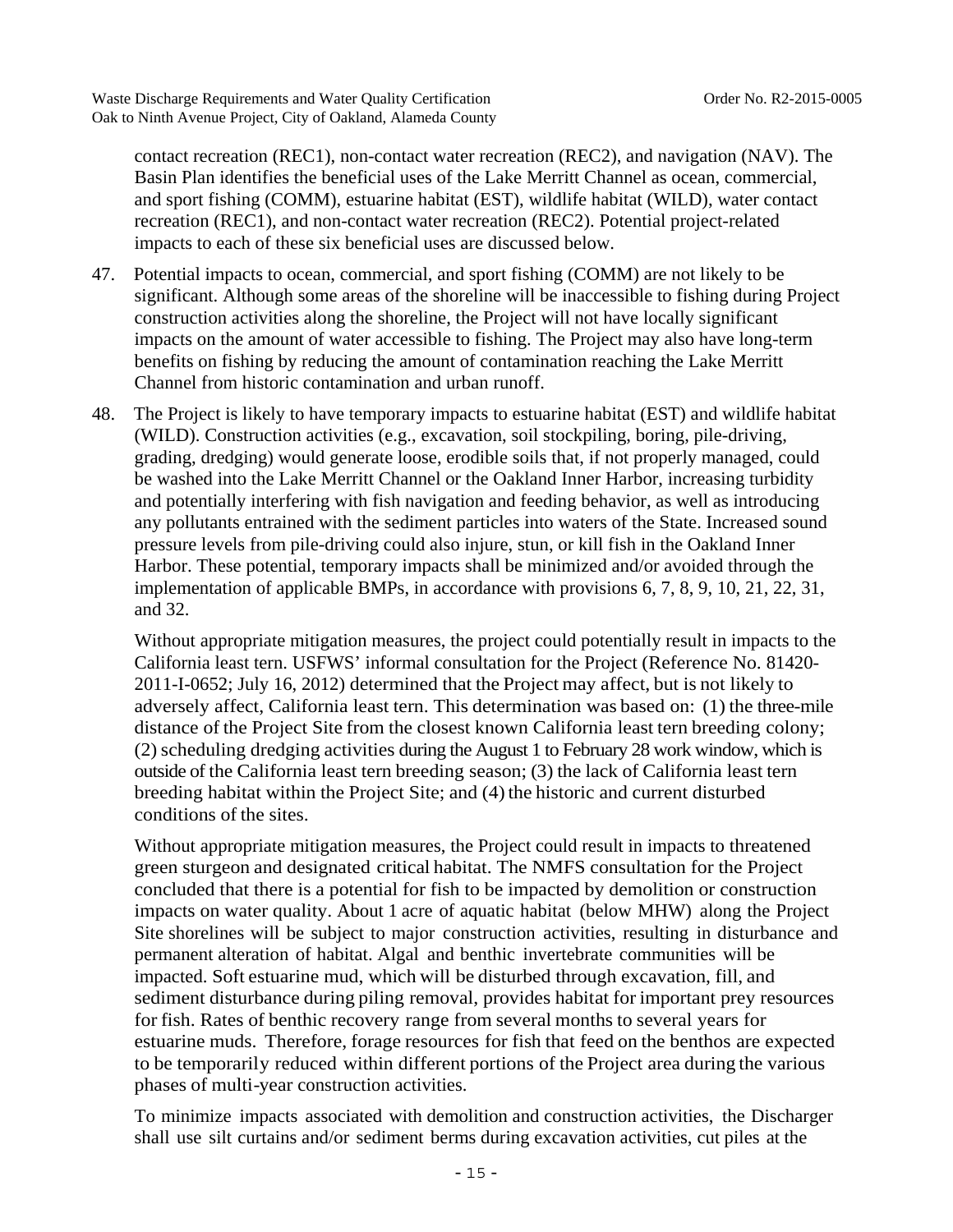mudline if they break off during extraction and only schedule excavation and backfill activities during periods of low tide. With the implementation of these measures, the NMFS consultation concluded that green sturgeon will not be exposed to suspended contaminated sediments and turbidity at levels that would result in significant behavioral and physical impacts (See provisions 7, 8, and 10). Permanent impacts of the Project may benefit estuarine habitat and wildlife habitat by isolating residual contamination at the site from contact with waters of the State, removing 2.24 net acres of over-water shading, removing 0.59 acres of floating fill, removing treated wood pilings, and providing water quality treatment for stormwater runoff from the developed site. The potential creation of up to 0.69 acres of new open water and mudflat habitat along the shoreline of Channel Park and South Park is also likely to improve estuarine habitat and wildlife habitat.

- 49. The Project will reduce opportunities for water contact recreation (REC1), because the Project will remove the Clinton Basin marina.
- 50. The Project will benefit non-contact water recreation (REC2), because the Project will increase opportunities for public access to the shoreline at the site, including completion of a portion of the Bay Trail.
- 51. The Project will have no impacts to Navigation (NAV).
- 52. The Basin Plan Wetland Fill Policy (policy) establishes that there is to be no net loss of wetland acreage and no net loss of wetland value when the project and any proposed mitigation are evaluated together and that mitigation for wetland fill projects is to be located in the same area of the Region, whenever possible, as the project. The policy further establishes that wetland disturbance should be avoided whenever possible, and, if not possible, should be minimized, and only after avoidance and minimization of impacts should mitigation for lost wetlands be considered.
- 53. The goals of the California Wetlands Conservation Policy (Executive Order W-59-93, signed August 23, 1993) include ensuring "no overall loss" and achieving a "…long-term net gain in the quantity, quality, and permanence of wetland acreage and values…." Senate Concurrent Resolution No. 28 states that "[i]t is the intent of the legislature to preserve, protect, restore, and enhance California's wetlands and the multiple resources which depend on them for benefit of the people of the State." Section 13142.5 of the Water Code requires that the "highest priority shall be given to improving or eliminating discharges that adversely affect wetlands, estuaries, and other biologically sensitive areas."
- 54. This Order applies to the permanent fill and indirect impacts to waters of the State associated with the Project, which is comprised of the components listed in findings 11 through 15. Construction of the Project will result in the net permanent placement of fill in 1.34 acres of jurisdictional open waters, consisting of open water in the Oakland Inner Harbor, and in 0.017 acres of seasonal wetlands in uplands.
- 55. The Discharger has submitted a Clean Water Act section 404 Alternatives Analysis and supplemental information to show that appropriate effort was made to avoid and then to minimize wetland and stream disturbance, as required by the Basin Plan. The Corps approved the Alternatives Analysis on December 10, 2013.
- 56. The California Environmental Quality Act (CEQA) requires all discretionary projects approved by public agencies to be in full compliance with CEQA, and requires a lead agency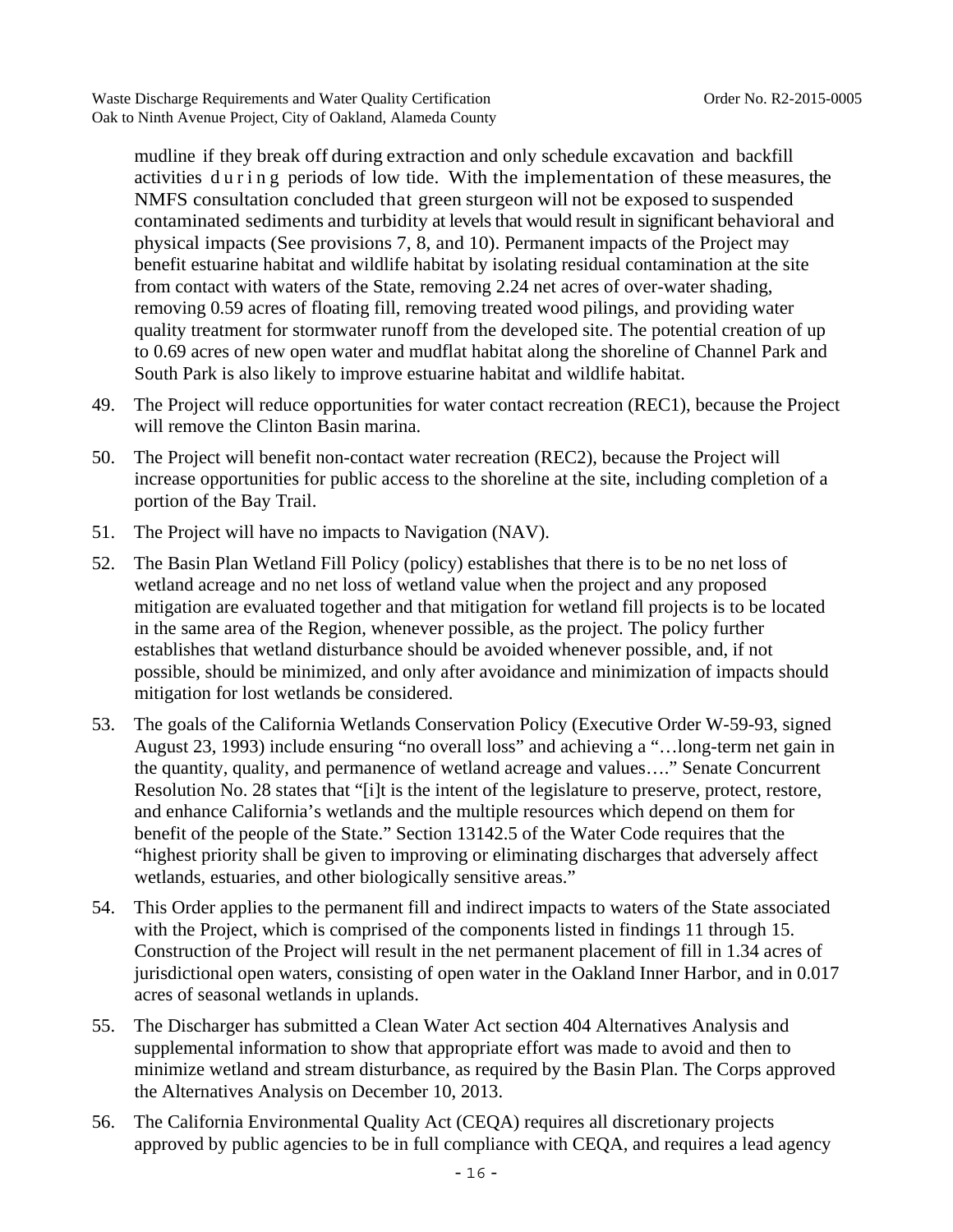(in this case, the City) to prepare an appropriate environmental document for such projects. The City prepared and certified the *Environmental Impact Report for the Oak to Ninth Mixed Use Development* (EIR) on June 20, 2006, State Clearinghouse No. 2004062013, and filed a Notice of Determination (NOD) with the Alameda County Clerk on June 23, 2006. The EIR found that significant impacts related to the filling of a small wetland and open waters of San Francisco Bay would be mitigated to less than significant levels by the creation of new open water or mudflats and the removal of shadow fill over Bay waters. Subsequent to the certification of the EIR, it was determined that created tidal marshes on public trust lands could not be preserved in perpetuity through a deed restriction or conservation easement. Therefore, Project impacts will be offset through the purchase of 1.4 acres of mitigation credits from the San Francisco Bay Wetland Mitigation Bank. The EIR also identified potentially significant impacts related to water quality from the Project but concluded that these impacts could be mitigated to less than significant levels through the mitigation measures identified in the EIR, such as compliance with the requirements of construction stormwater permits and municipal stormwater permits, issued by the State Water Resources Control Board and the Regional Water Board as National Pollutant Discharge Elimination System (NPDES) permits.

- 57. The Alameda County Superior Court Order in Case No. RG06-280345 and Case No. RG06- 280471 found that the EIR, consisting of the Draft EIR, the Final EIR, and the Addendum to the EIR, prepared and certified by the City and the Oakland Redevelopment Agency in 2006 for the Oak to Ninth Avenue Project failed to comply with CEQA for the following reasons: it did not include a sufficient cumulative impact analysis for the land use section and for the population and housing section; the cumulative impact analyses for geology and seismicity, noise from traffic, hazardous materials, biological resources, visual quality, public services and recreation facilities, and utilities did not sufficiently consider the impact of the project when added to other closely related past and present projects; the traffic analysis relied on an improper ratio theory to evaluate cumulative impacts; and the seismic risk mitigation measures and findings were not supported by sufficient analysis or substantial evidence in the record. Of the subject areas subject to evaluation in the revised analysis for the EIR, only impacts to biological resources are within the jurisdictional purview of the Regional Water Board.
- 58. The assessment of impacts to biological resources in the revised EIR concluded that the cumulative impacts of past, present, and reasonably foreseeable future projects are not likely to have significant unmitigable impacts to biological resources. In part, this conclusion was based on the requirement for present and reasonably foreseeable future projects to implement mitigation measures consistent with the following regulations, laws, and policies to avoid adverse effects to existing biological resources: the federal and State Endangered Species Acts; the federal Clean Water Act; the City of Oakland Creek Protection Ordinance; and the City of Oakland Oak Tree Protection and Tree Preservation Removal Ordinance. Mitigation measures identified for the Project are typical of the types of mitigation measures required for all development projects located adjacent to wetlands or other jurisdictional waters and that involve construction activities near or in such waters. The mitigation measures that are most relevant to the Project include: avoidance; best management practices; and compensatory mitigation. Avoidance includes the avoidance of resources such as wetlands, special status species habitat, or trees with nesting birds during project design, construction, and operation;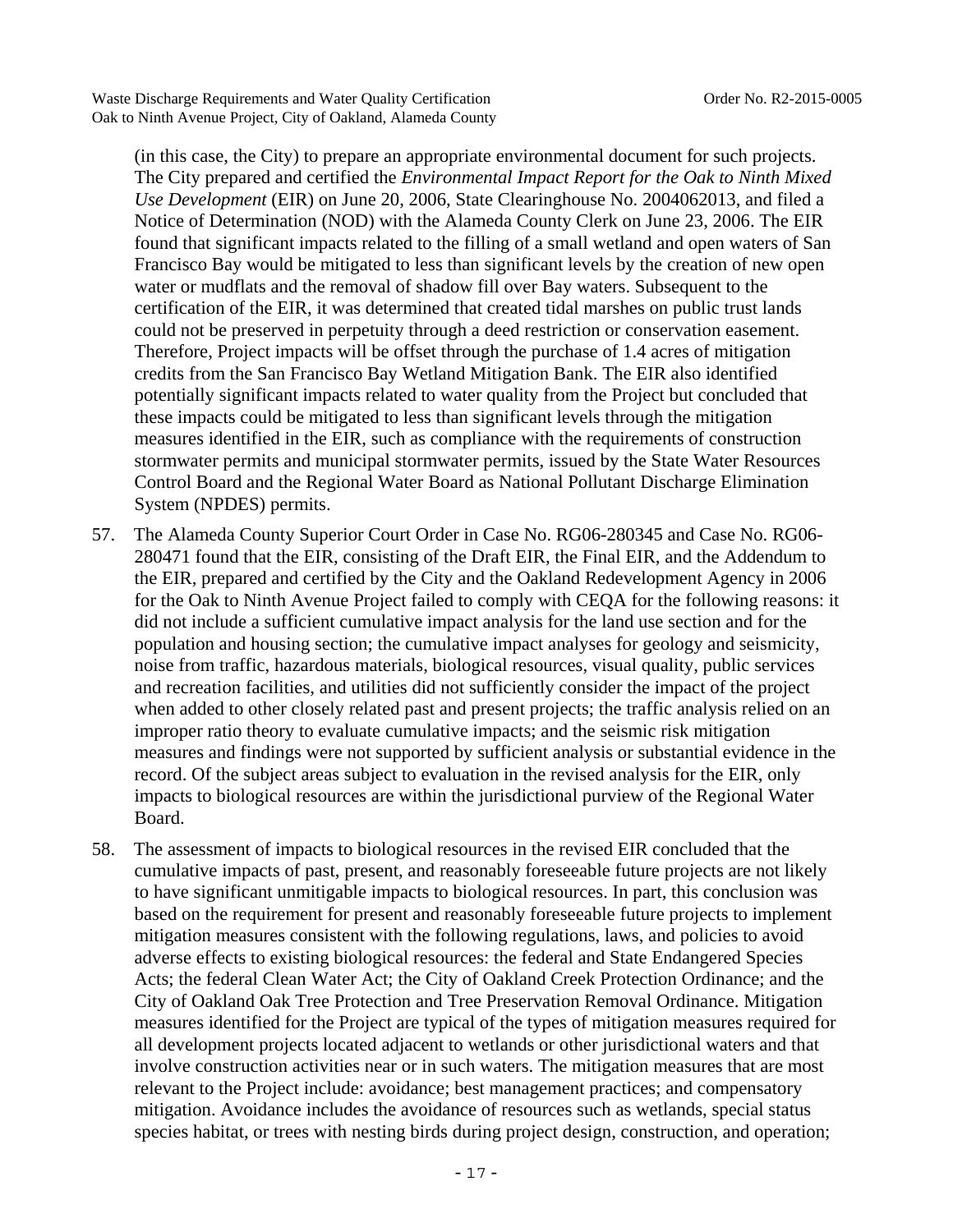and periods when those activities shall not occur to avoid direct and indirect impacts to certain species, based on behaviors of such species (e.g., breeding periods of certain bird species). Best management practices include standard measures to minimize impacts to waters of the State during construction and operation of the Project (See provisions 6 through 10 of this Order). Compensatory mitigation is provided to address temporary and permanent impacts to waters of the State; this mitigation provides for the replacement of impacted aquatic resources, as is described in greater detail in findings 34, 35, 36, and 37 and provisions 11 and 20 of this Order.

- 59. The City certified the revised EIR on January 20, 2009, and filed an NOD for the revised EIR with the Alameda County Clerk on January 22, 2009.
- 60. The Regional Water Board, as a responsible agency under CEQA, has considered the revised EIR, together with the record before the Regional Water Board, including public comments, and finds that the significant environmental impacts of the proposed activities, which are within the Regional Water Board's purview and jurisdiction, have been identified and mitigated to less than significant levels. Specifically, significant impacts from fill of open water and a small wetland and significant impacts to water quality will be mitigated through the mitigation requirements set forth in the EIR and this Order. Further, since certification of the EIR, changes have been incorporated into the Project such that the Project now results in 1.17 acres less of open water fill than was previously proposed by the Discharger and evaluated in the EIR; this reduction lessens the impacts from the fill of open water.
- 61. Pursuant to 23 CCR sections 3857 and 3859, the Regional Water Board is issuing WDRs and Water Quality Certification for the proposed Project.
- 62. The Regional Water Board has notified the Discharger and interested parties of its intent to issue WDRs and Water Quality Certification for the Project.
- 63. The Regional Water Board, in a public meeting, heard and considered all comments pertaining to this Order.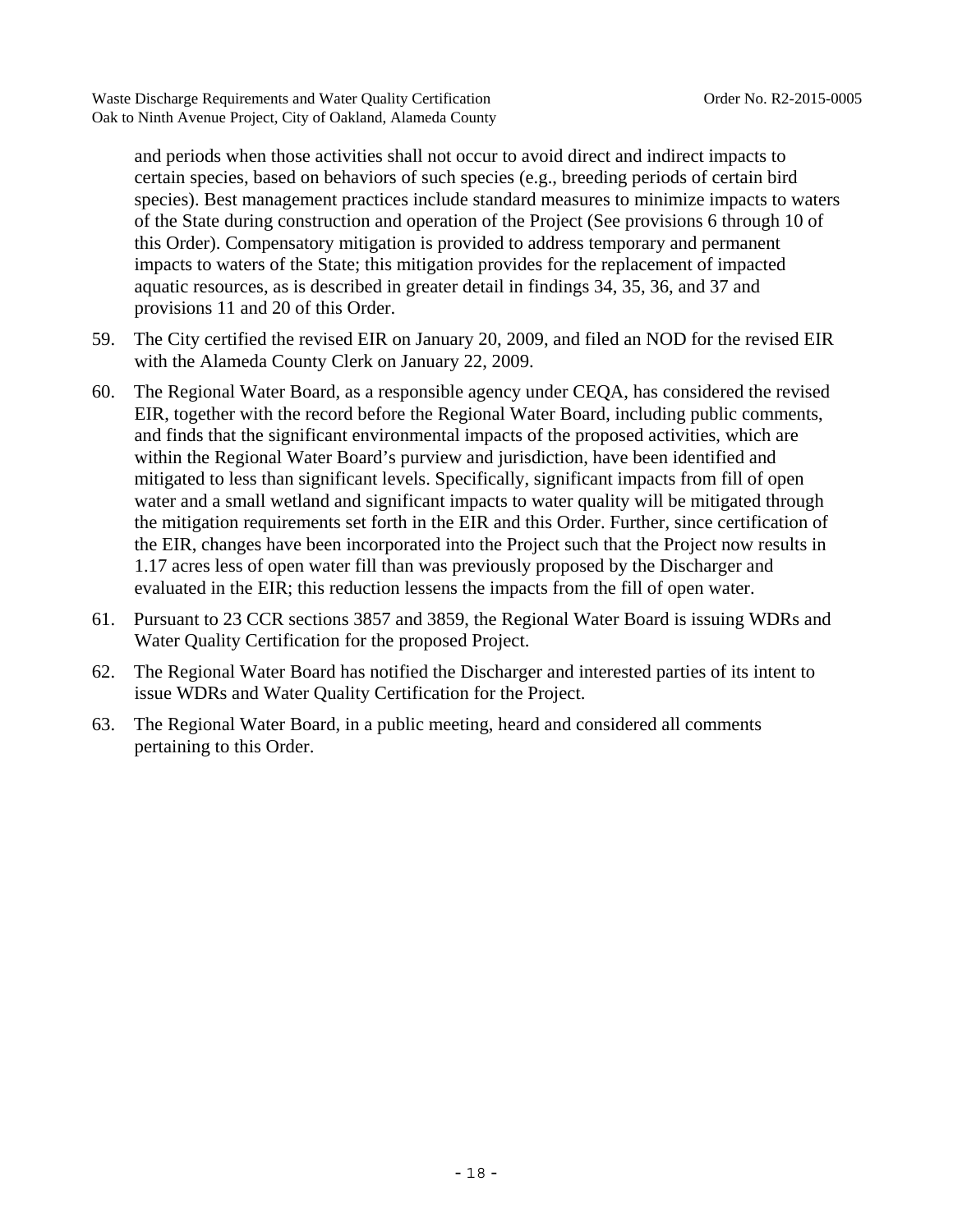IT IS HEREBY ORDERED that Zarsion-OHP I, LLC., in order to meet the provisions contained in Division 7 of the Water Code and regulations adopted thereunder, shall comply with the following, pursuant to authority under Water Code sections 13263 and 13267:

# *A. Discharge Prohibitions*

- 1. The direct discharge of wastes, including rubbish, refuse, bark, sawdust, or other solid wastes into surface waters or at any place where they would contact or where they would be eventually transported to surface waters, including flood plains, is prohibited.
- 2. The discharge of floating oil or other floating materials from any Project activity in quantities sufficient to cause deleterious bottom deposits, turbidity, or discoloration in surface waters is prohibited.
- 3. The discharge of silt, sand, clay, or other earthen materials from any Project activity in quantities sufficient to cause deleterious bottom deposits, turbidity, or discoloration in surface waters is prohibited.
- 4. The open water and wetland fill activities subject to these requirements shall not cause a nuisance as defined in Water Code §13050(m).
- 5. The discharge of decant water from the Project's fill sites and stockpile or storage areas to surface waters or surface water drainage courses is prohibited, except as conditionally allowed following the submittal of a discharge plan or plans as described in the Provisions.
- 6. The groundwater in the vicinity of the Project shall not be degraded as a result of the placement of fill for the Project.
- 7. The discharge of materials other than stormwater, which are not otherwise regulated by a separate NPDES permit or allowed by this Order, to waters of the State is prohibited.
- 8. The discharge of drilling muds to waters of the State, or to where such muds could be discharged to waters of the State, is prohibited.
- 9. The discharge of earthen fill, construction material, concrete, aggregate, rock rip-rap, and/or other fill materials to waters of the State is prohibited, except as expressly allowed herein.

# *B. Receiving Waters Limitations*

- 1. The discharge shall not cause the following conditions to exist in waters of the State at any place:
	- a. Floating, suspended, or deposited macroscopic particulate matter or foam in concentrations that cause nuisance or adversely affect beneficial uses;
	- b. Bottom deposits or aquatic growths to the extent that such deposits or growths cause nuisance or adversely affect beneficial uses;
	- c. Alteration of temperature, turbidity, or apparent color beyond present natural background levels;
	- d. Visible, floating, suspended, or deposited oil or other products of petroleum origin; and
	- e. Toxic or other deleterious substances to be present in concentrations or quantities which will cause deleterious effects on wildlife, waterfowl, or other aquatic biota, or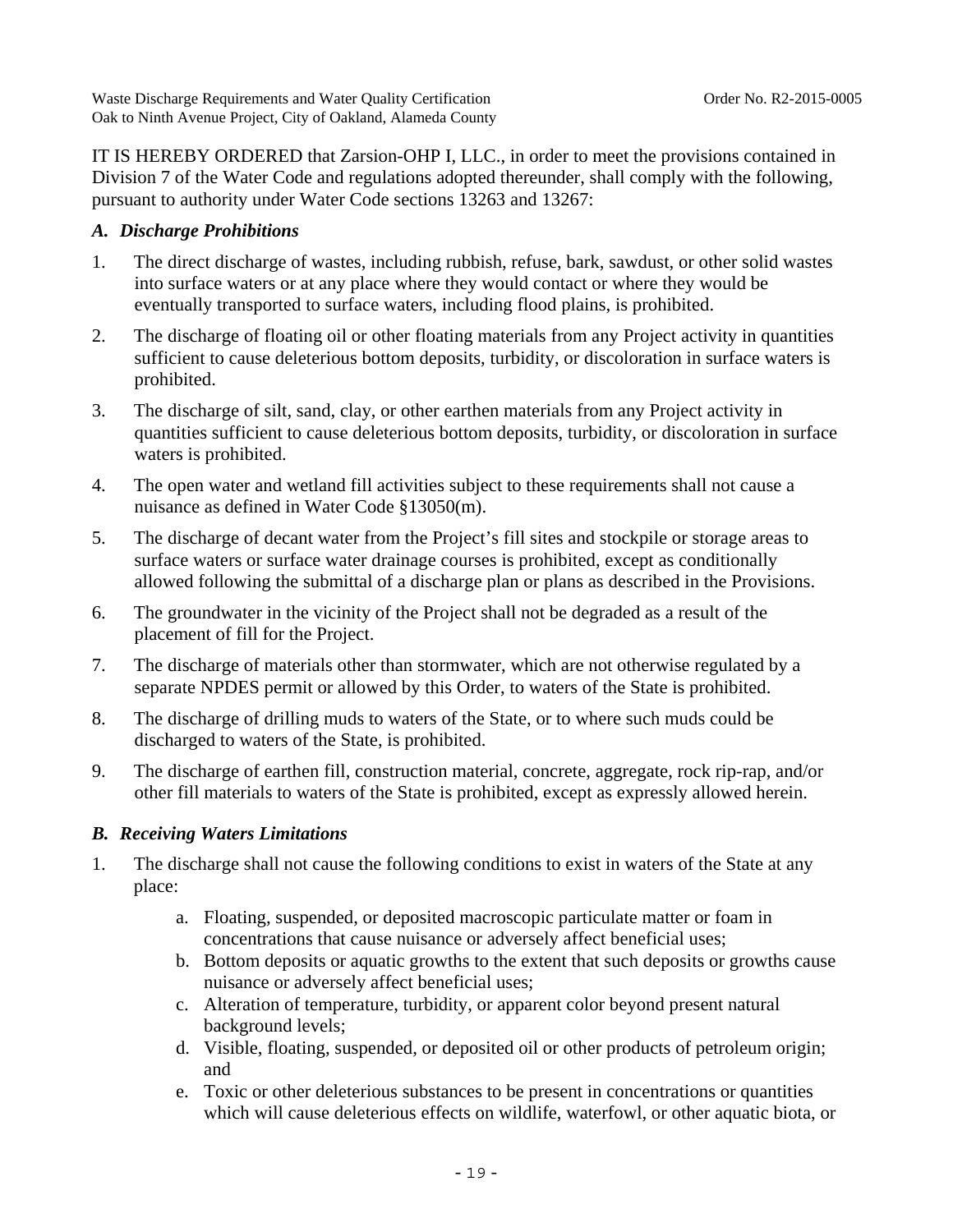which render any of these unfit for human consumption, either at levels created in the receiving waters or as a result of biological concentration.

- 2. The discharge shall not cause nuisance, or adversely affect the beneficial uses of the receiving water.
- 3. The discharge shall not cause the following limits to be exceeded in waters of the State at any one place within one foot of the water surface:

| a. Dissolved Oxygen: | $5.0 \text{ mg/L}$ , minimum |
|----------------------|------------------------------|
|                      |                              |

 The median dissolved oxygen concentration for any three consecutive months shall not be less than 80% of the dissolved oxygen content at saturation. When natural factors cause concentrations less than that specified above, then the discharges shall not cause further reduction in ambient dissolved oxygen concentrations.

| b. Dissolved Sulfide:  | $0.1$ mg/L, maximum                                                                                                                                                                            |
|------------------------|------------------------------------------------------------------------------------------------------------------------------------------------------------------------------------------------|
| c. $pH$ :              | The pH shall not be depressed below 6.5 nor raised<br>above 8.5, nor caused to vary from normal ambient pH<br>by more than 0.5 pH units.                                                       |
| d. Un-ionized Ammonia: | $0.025$ mg/L as N, annual median; and<br>$0.16 \text{ mg/L}$ as N, maximum                                                                                                                     |
| e. Nutrients:          | Waters shall not contain biostimulatory substances in<br>concentrations that promote aquatic growths to the<br>extent that such growths cause nuisance or adversely<br>affect beneficial uses. |

4. There shall be no violation of any water quality standard for receiving waters adopted by the Regional Water Board or the State Water Resources Control Board.

# *C. Provisions*

- 1. The Discharger shall comply with all Prohibitions, Receiving Water Limitations, and Provisions of this Order immediately upon adoption of this Order or as provided below.
- 2. The Discharger shall submit copies to the Regional Water Board of all necessary approvals and/or permits for the Project, including its associated mitigation, from applicable government agencies, including, but not limited to the City, the Corps, the Bay Conservation and Development Commission (BCDC), and the East Bay Municipal Utilities District (EBMUD). Copies shall be submitted to the Regional Water Board within 60 days after issuance of any permit or other approval.
- 3. In addition to the requirements of this Order, the Discharger shall comply with any other more stringent requirements imposed by the Corps, BCDC, and the City.
- 4. Construction shall not commence on any phase of the Project until all required documents, reports, plans, and studies required in the Provisions associated with that phase of the Project have been submitted to the Executive Officer or the Regional Water Board and found acceptable by the Executive Officer or the Regional Water Board.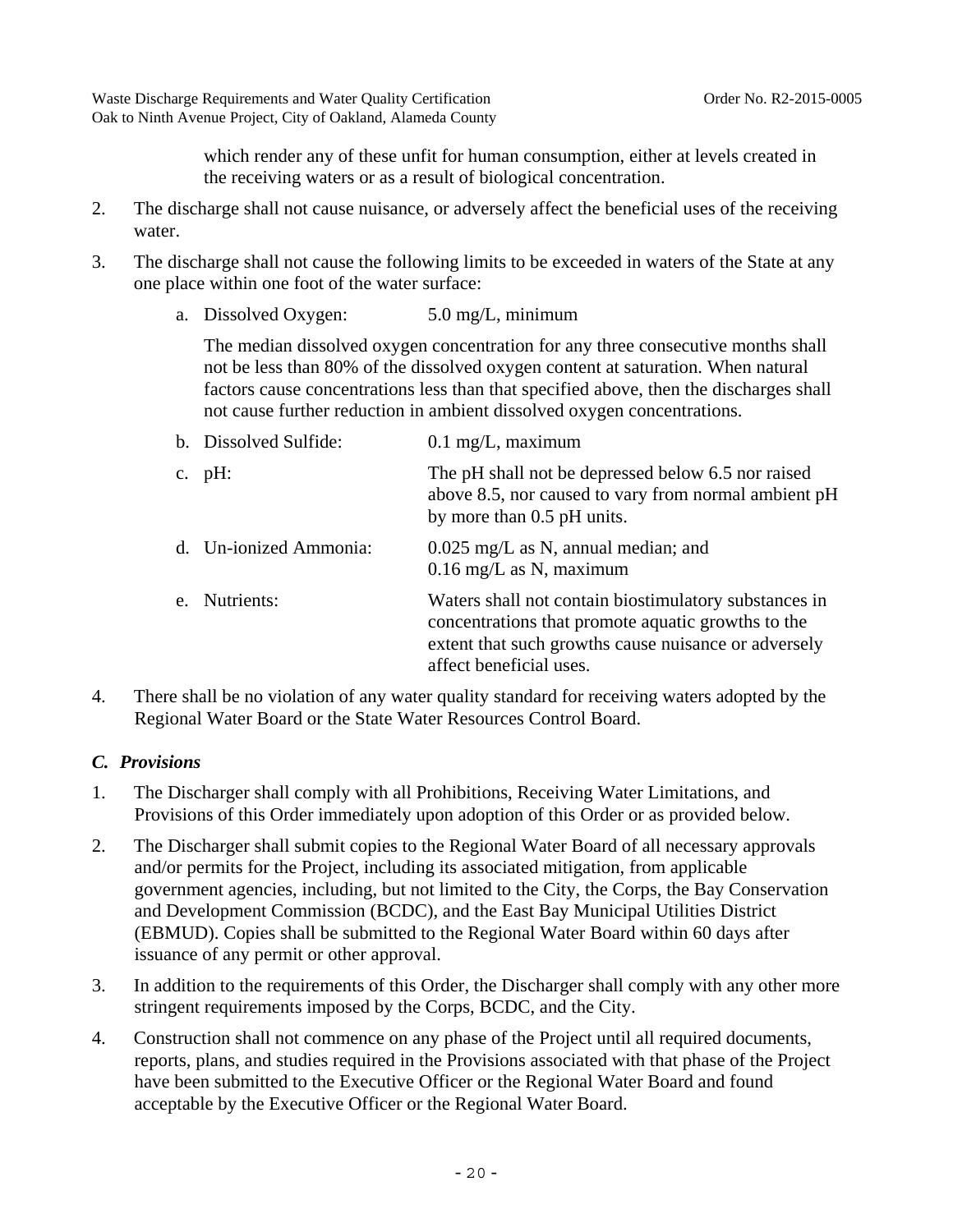- 5. Prior to placing any imported fill material along the shoreline of the Project Site, including all placement of fill in areas below the top of bank, the Discharger shall submit written documentation that the chemical concentrations in the imported fill soil are in compliance with the protocols specified in:
	- The Dredged Material Management Office (DMMO) guidance document, *Guidelines for Implementing the Inland Testing Manual in the San Francisco Bay Region* (Corps Public Notice 01-01, or most current version) with the exception that the water column bioassay simulating in-bay unconfined aquatic disposal shall be replaced with the modified effluent elutriate test, as described in Appendix B of the Inland Testing Manual, for both water column toxicity and chemistry (DMMO suite of metals only); and,
	- Regional Water Board May 2000 staff report, *Beneficial Reuse of Dredged Materials: Sediment Screening and Testing Guidelines*, or most current revised version.

Regional Water Board staff shall review and approve data characterizing the quality of all material proposed for use as fill prior to placement of fill at any of the shoreline improvement areas at the Project Site. Modifications to these procedures may be approved on a case-bycase basis, pending the Discharger's ability to demonstrate that the imported fill material is unlikely to adversely impact beneficial uses.

### *Construction Best Management Practices (BMPs)*

- 6. To be protective of the California least tern colony on the former Alameda Naval Air Station, located about three miles west of the Project Site, and to be consistent with the USFWS informal consultation for the Project, dredging activities may only occur during the August 1 to February 28 work window, which is outside of the California least tern breeding season.
- 7. To place fill over a 0.90 acre section of Clinton Basin at the site of the Gateway Park, steel sheet piles will be installed across the channel using a vibratory pile driver to enclose the fill site. Fill materials shall be carefully placed behind the sheet pile and shall not be dumped or dropped directly into open waters. To prevent fish from being trapped behind the bulkhead, a 15-foot-wide gap shall be left in the sheetpile while the gravel and rock filling is taking place. A turbidity curtain shall be used to minimize the discharge of suspended sediment. The curtain shall be deployed with sufficient space at the bottom to enable fish to move out of the area and discourage fish from entering the area. Prior to the full closure of the bulkhead, a seine shall be used by a biological monitor to guide any remaining fish out of the work site to open water in the Oakland Estuary**.** The gap in the bulkhead shall be sealed with more sheet piles immediately after seining, and filling will then be completed.
- 8. The Discharger shall implement the following measures to avoid negative impacts to aquatic organisms and habitat during construction:
	- a. All in-water construction work will be limited to the period between June 1 and December 1.
	- b. To the maximum extent possible, work in tidal areas will be completed at low tide so as to minimize in-water work. To isolate earthwork activities from the tidal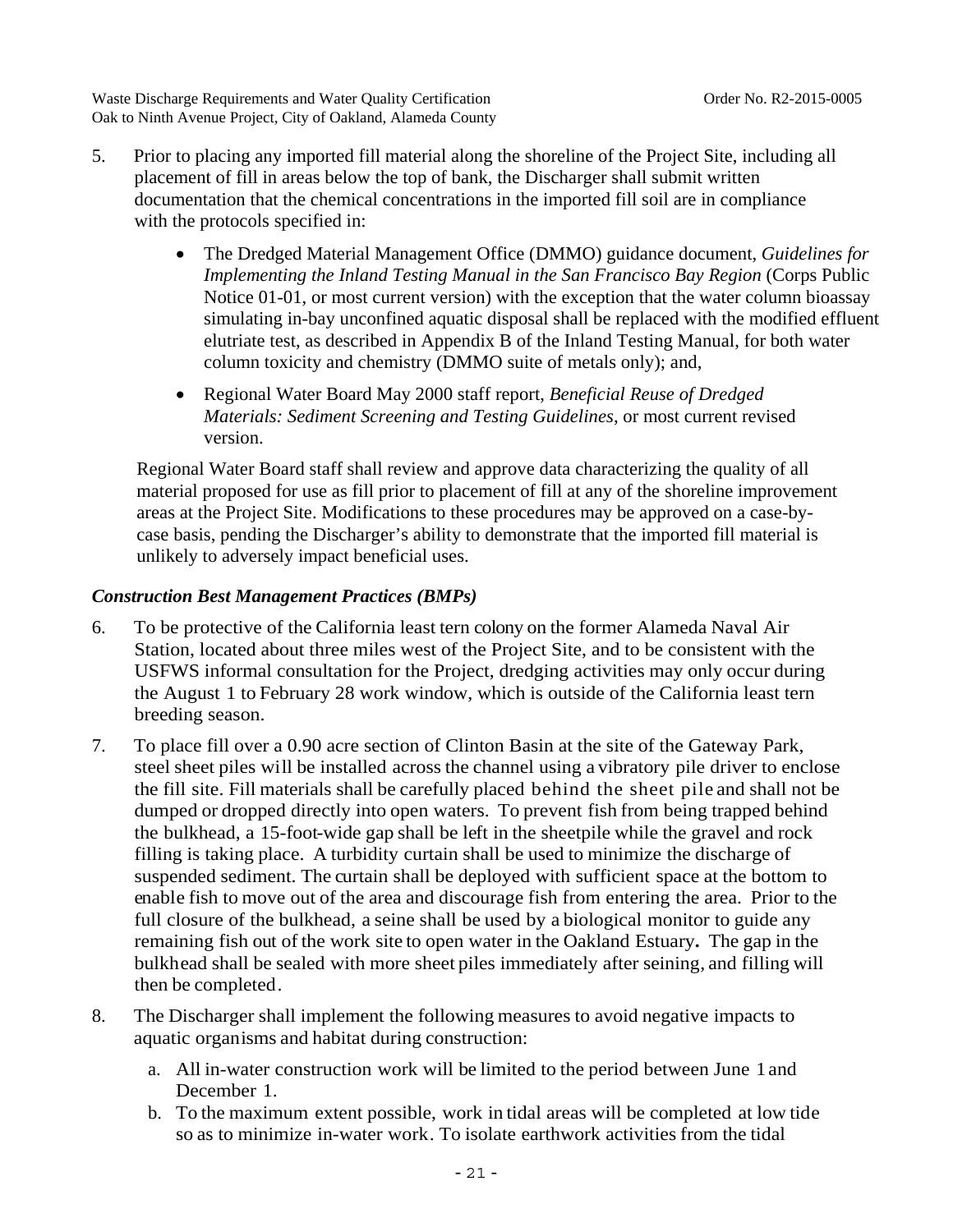waters of the Oakland Estuary, a temporary berm of existing fill materials will be left on the outboard edge of the shore, or work will occur during low tide periods. If a temporary berm is used, it will be removed upon completion of the work by excavating from the top of slope down to the existing mean tide line. Berm removal shall be completed at low tide.

- c. During demolition of overwater structures, fixed or floating platforms shall be installed beneath work sites to prevent material and debris from falling into the water.
- d. Where necessary to conduct in-water grading work involving either excavation or placement of fill in tidal waters, a weighted silt curtain suspended from a floating boom shall be emplaced in the estuary around the perimeter of the work site. The curtain is intended to simultaneously exclude fish from active work areas and reduce turbidity in the estuary. A biological monitor shall be onsite whenever the turbidity curtains are being installed or moved, and inspect the curtained work areas prior to work commencing.
- e. A biological monitor shall be on site during construction activities below the elevation of MHHW at the Gateway Park construction site.
- f. Pile driving in Clinton Basin for the boardwalk shall occur at low tide when inundation of the near shore area is shallow or when the Bay floor at the pile driving location is fully exposed, whenever possible. Piles driven in waters greater than 1 foot in depth shall be driven using the soft-start procedure; piles shall be driven with the least force necessary; a wood cushion shall be placed between the impact hammer and pile top; and only one impact hammer shall be operated at a time.
- g. Stormwater control measures, such as the installation of silt fences, shall be used to control or eliminate sediment discharges and other potential pollutants from entering the waterway during construction. These measures will be implemented according to a Storm Water Pollution Prevention Plan (SWPPP) in compliance with the statewide Construction General Permit (see provisions 21 and 22) and City of Oakland Creek Protection Permit.
- 9. New pilings installed for the Project shall be made of inert material (e.g., concrete) that will not leach contaminants into the waters of the Oakland Inner Harbor.
- 10. The Discharger shall implement the following Essential Fish Habitat (EFH) Conservation Recommendations, which were presented in the NMFS consultation to avoid, minimize, or otherwise offset anticipated adverse effects to EFH from contaminant exposure, sediment disturbance, shading, disturbance to existing native algae and permanent loss of subtidal habitat associated with Project construction:
	- a. The Discharger shall develop a remedial action plan to minimize the exposure of aquatic organisms to contaminants associated with residual chemical concentrations in newly exposed sediment for each phase of Project construction. Remedial action plans shall be submitted to the Executive Officer at least 30 days prior to initiation of excavation activities along the shoreline of the Project Site for review and approval.
	- b. The Discharger shall minimize the disturbance of contaminated sediment during piling removal. If piles break and/or cannot be removed entirely, pilings shall be cut *at* the mudline, rather than *below* the mudline.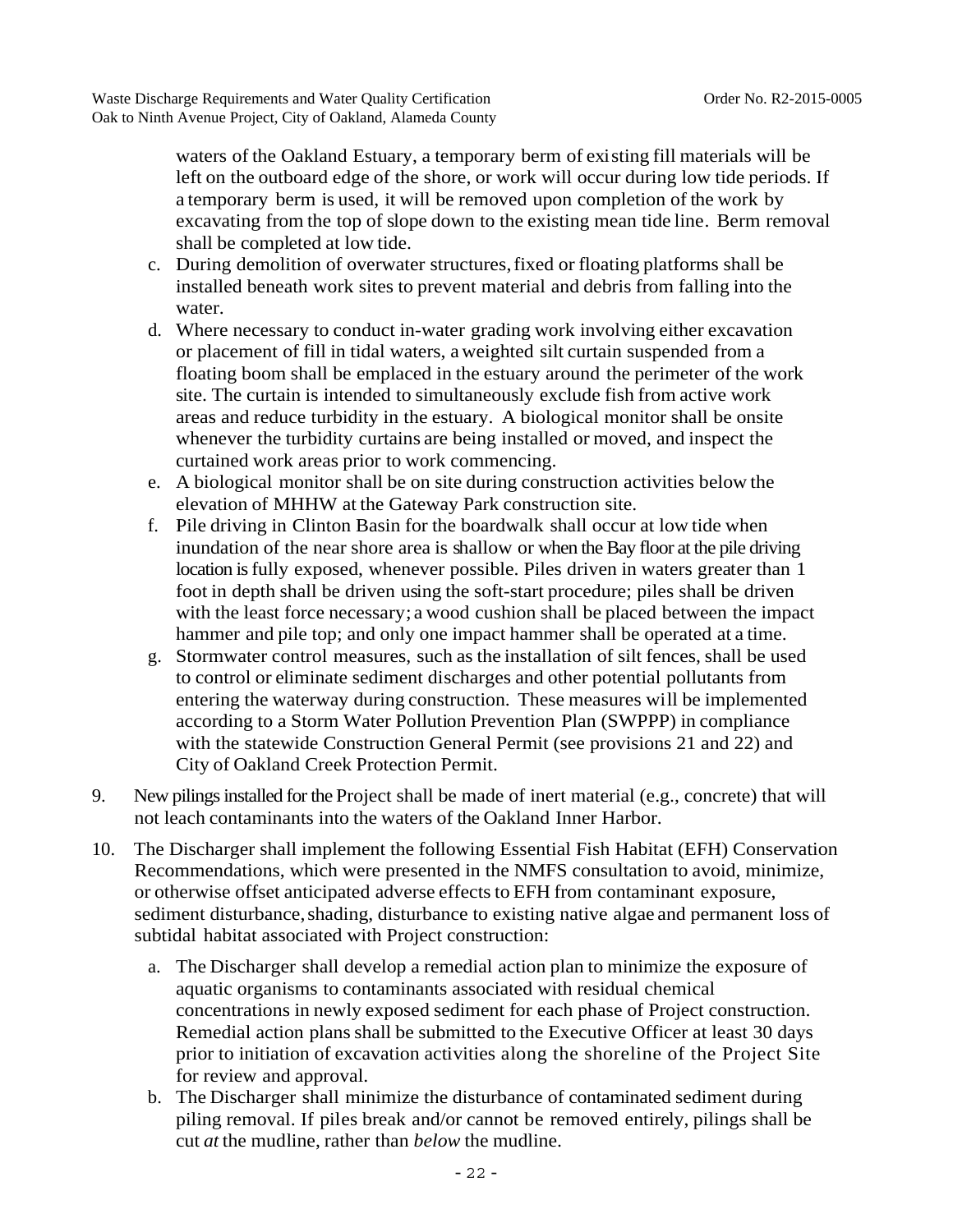- c. To reduce impacts to EFH from shading at the Project Site, the Discharger shall incorporate light transmitting materials or design features into the new boardwalk along the southeast shoreline of Clinton Basin, to achieve a target of between 5 and 40 percent light transmittance.
- d. Where replacement of existing rip-rap and other hard intertidal structures is planned, the Discharger shall take actions to preserve the *Fucus* currently growing along the shoreline edges, as recommended in the Assessment of the Habitat Value of Pier Pilings (Zabin 2011) (See Attachment 5).

# *Compensatory Mitigation*

- 11. To provide mitigation for the Project's impacts to waters of the State, the Discharger shall provide the following mitigation measures in conformance with the schedule in Table 3, *Impact/Mitigation Construction Schedule*, in Attachment 2 to this Order:
	- a. Purchase 1.4 acres of mitigation credits from the Bank as described in Finding 34;
	- b. Remove a net minimum of 2.24 acres of shadow fill from Bay waters as described in Finding 35;
	- c. Remove a minimum of 0.59 acres of floating fill from Clinton Basin as described in Finding 35;
	- d. Remove about 1,200 timber piles at Shoreline Park West, many of them treated with creosote, as described in Finding 36);
	- e. Create a minimum of 0.69 acres of new open water and/or mudflats , as described in findings 18 and 37; and
	- f. Document attaining at least 5 percent light transmittance in the new boardwalk constructed along the southeast shoreline of Clinton Basin.
- 12. Not later than 90 days prior to the start of construction for each phase of the Project (defined as site grading that is not solely related to the implementation of the RP/RAP described in Finding 6 of this Order), the Discharger shall submit final plans for the creation of each area of proposed open water and/or mudflat to be created in that phase of the Project to the Executive Officer for review and approval. Construction of each Project phase shall not start until the Executive Officer has approved the final mitigation plan for that phase.
- 13. As-built plans for each area of open water and/or mud flat created as mitigation for the Project's impacts to waters of the State site shall be prepared and submitted to the Executive Officer within six weeks of the completion of construction of each area of open water and/or mudflat. As-built plans shall be accompanied by an as-built report that describes any changes to the approved plans that were necessary during creation of open water and/or mudflat, as well as a technical justification for any design changes that were necessary in the field.
- 14. Within six weeks of completing the removal of any portion of shadow fill that is required by this Order as mitigation for Project impacts to waters of the State, the Discharger shall submit a report documenting the removal of the shadow fill the to the Executive Officer.
- 15. Within six weeks of completing the removal of any creosote-treated timber pilings from the Project site that is required by this Order as mitigation for Project impacts to waters of the State, the Discharger shall submit a report documenting the removal of the timber pilings, including an estimate of the number of pilings completely removed and the number of pilings cut off at the mudline, to the Executive Officer.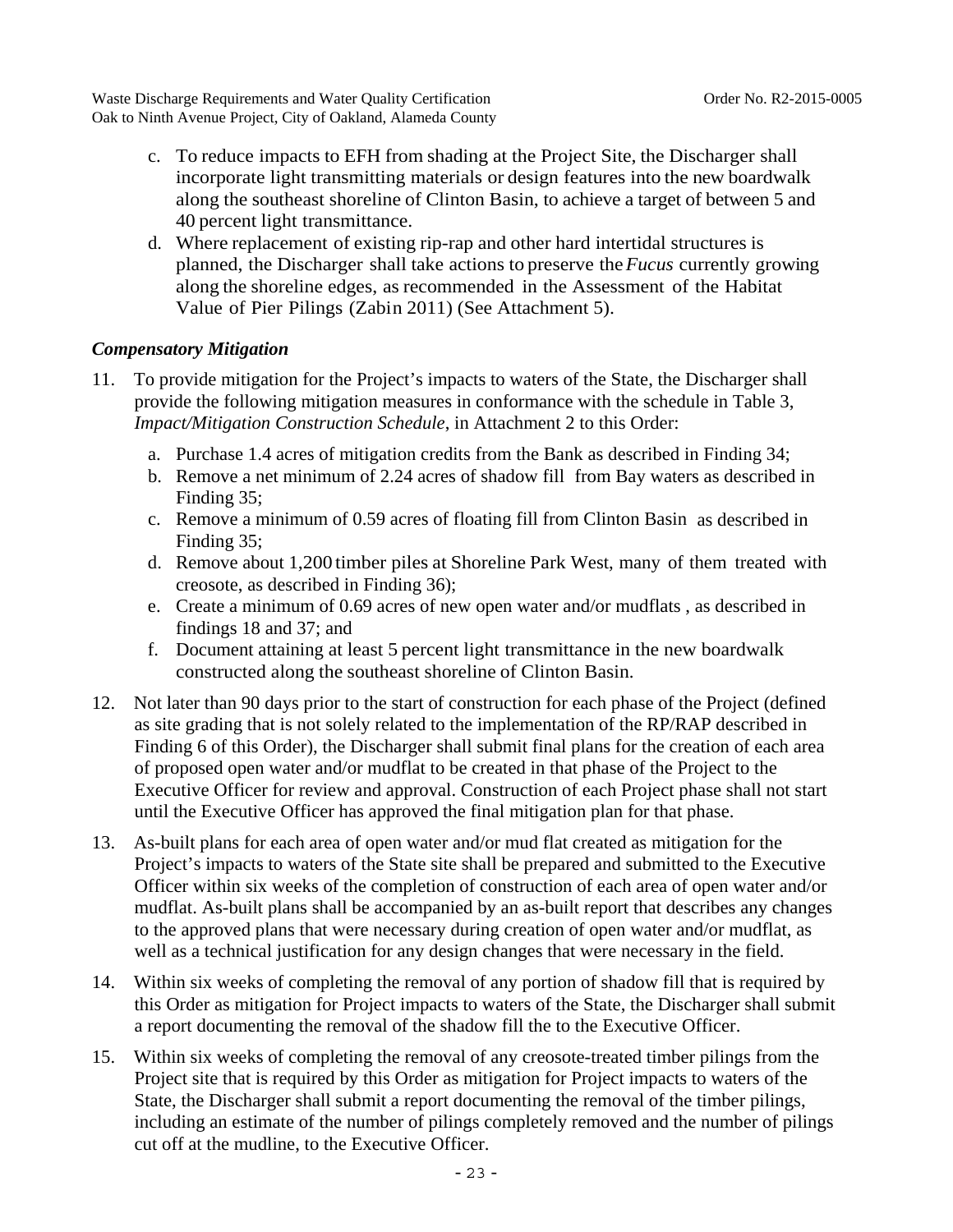16. Within six weeks of completing the boardwalk along the shore of Clinton Basin, the Discharger shall submit a report documenting the attainment of a minimum of 5 percent light transmittance in the boardwalk along the shoreline of Clinton Basin to the Executive Officer.

#### *Monitoring and Reporting*

- 17. All technical and monitoring reports required pursuant to this Order (e.g., provisions 5, 10, 11, 12, 13, 14, 15, 16, 18, 20, 22, 23, 24, and 25) are being required pursuant to section 13267 of the Water Code. Failure to submit reports in accordance with schedules established by this Order or failure to submit a report of sufficient technical quality acceptable to the Executive Officer may subject the Discharger to enforcement action pursuant to section 13268 of the Water Code.
- 18. Annual reports shall be submitted to the Regional Water Board by January 31 following each year of Project construction, until the required mitigation features have been implemented. Reports shall include an assessment of the amount of open water and/or mudflats created in each year of Project implementation, the amount of shadow fill removed and/or created in each year of Project implementation, the amount of creosote treated piles that have been removed in each year of Project implementation, and the amount of boardwalks along the shoreline of Clinton Basin that have been constructed with at least 5 percent light transmittance in each year of Project implementation. Reports shall include a description of the methods used to implement mitigation features and representative photographs of each mitigation feature. Reporting may be discontinued when all of the mitigation measures in findings 34 through 37 and Provision 20 have been implemented.

#### *Electronic Reporting Format*

19. In addition to print submittals, all reports submitted pursuant to this Order must be submitted as electronic files in PDF format. The Regional Water Board has implemented a document imaging system, which is ultimately intended to reduce the need for printed report storage space and streamline the public file review process. Documents in the imaging system may be viewed, and print copied made, by the public, during file reviews conducted at the Regional Water Board's office. All electronic files, whether in PDF or spreadsheet format, shall be submitted via email (only if the file size is less than 3 MB) or on CD. CD submittals may be included with the print report.

### *Notice of Mitigation Completion*

- 20. Mitigation for impacts to open waters will be satisfied through documentation of the completion of the mitigation measures specified in Provision 11, in conformance with the schedule in Table 3, *Impact/Mitigation Construction Schedule*, in Attachment 2 to this Order:
	- a. Purchase of 1.4 acres of mitigation credits from the Bank; proof of such purchase shall be submitted to the Executive Officer no later than March 1, 2015;
	- b. Removal of a net minimum of 2.24 acres of shadow fill from Bay waters;
	- c. Removal of a minimum of 0.59 acres of floating fill from Clinton Basin;
	- d. Creation of a minimum of 0.69 acres of open waters and/or mudflats; and
	- e. Documentation of attaining at least 5 percent light transmittance in the new boardwalk constructed along the shoreline of Clinton Basin.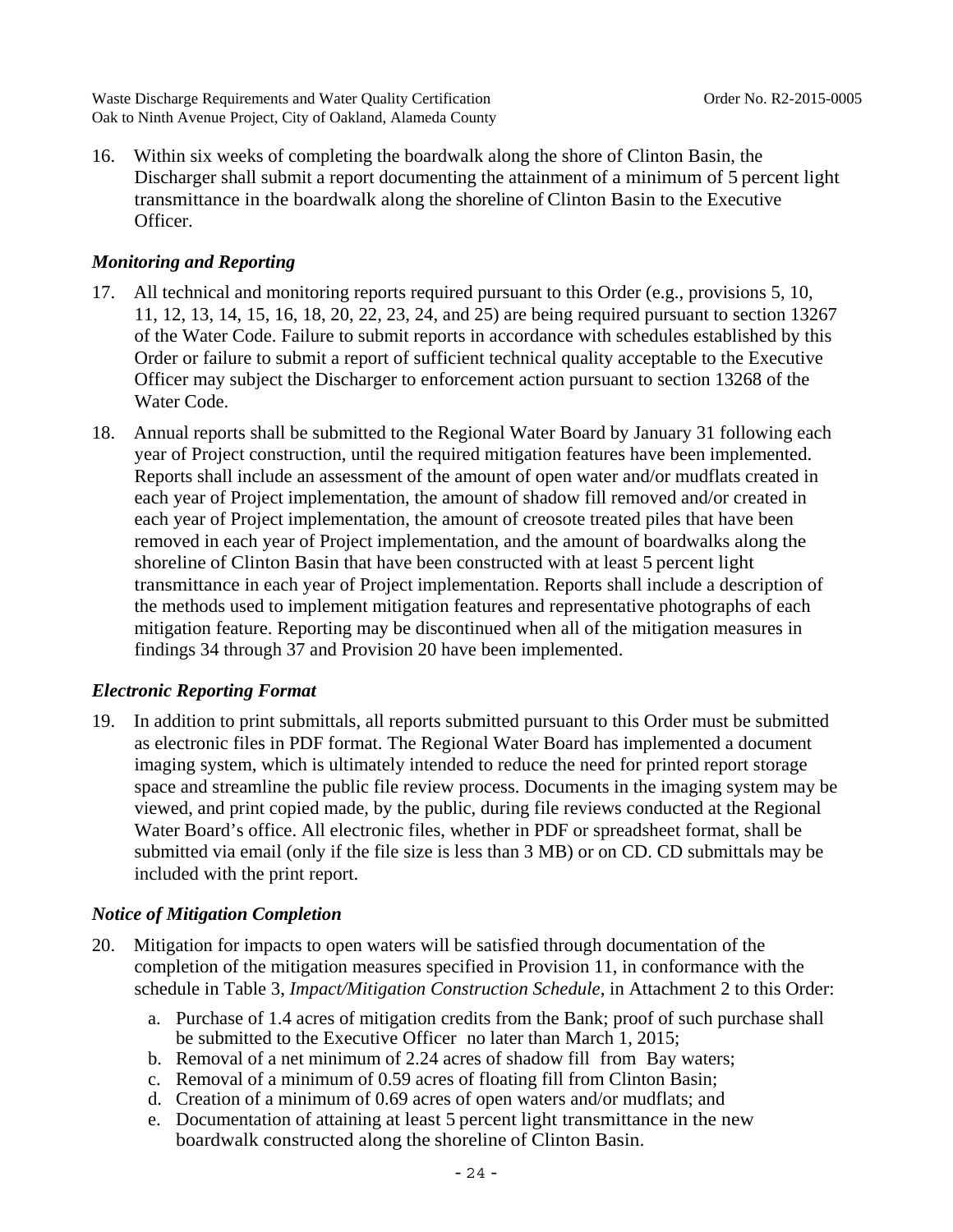#### *Project Site Stormwater Management*

- 21. The Discharger shall comply with the General Permit for Discharges of Storm Water Associated with Construction Activity (Construction General Permit Order No. 2012-0006- DWQ; NPDES Permit No. CAS000002).
- 22. The Discharger shall prepare and implement a site-specific Stormwater Pollution Prevention Plan (SWPPP) for the construction of each phase of the Project, in accordance with the requirements, provisions, limitations, and prohibitions of the General Construction Permit for discharges of stormwater associated with construction activity. Construction of each phase shall not commence until the Executive Officer has approved the SWPPP for that phase.
- 23. No later than 90 days prior to the start of construction for each of the four phases of the Project, the Discharger shall submit final plans for the post-construction stormwater treatment measures for the impervious surfaces that are to be created in that phase of the Project to the Executive Officer for review and approval. Stormwater treatment measures shall be consistent with the designs and phasing in Attachment 3 to this Order and findings 38, 39, and 40. Construction of each Project phase shall not start until the Executive Officer has approved the final designs for the post-construction stormwater treatment measures to be constructed for that phase (Note: "Construction of a phase" does not include work that is solely necessary to implement the RP/RAP described in Finding 6 of this Order).
- 24. As-built plans for the post-construction stormwater treatment feature for each phase of the Project shall be prepared and submitted to the Regional Water Board within six weeks of the completion of construction and planting of each post-construction stormwater treatment feature. As-built plans shall be accompanied by an as-built report that describes any changes to the approved plans that were necessary during construction of the stormwater treatment feature, as well as a technical justification for any design changes that were necessary in the field. The technical justification must demonstrate that the constructed treatment measure is consistent with the requirements of Regional Water Board Order No. R2-2009-0074 (see Attachment 3 to this Order).
- 25. The Discharger, or its successors, is required to ensure that the post-construction stormwater treatment BMPs described in the *Oak to Ninth Avenue Project Stormwater Quality Management Plan,* (BKF Engineers, revised September 24, 2010 (see Attachment 3 to this Order), or any alterations of those BMPs that receive approval from the Executive Officer are monitored, inspected, and maintained in perpetuity. Any transfer of this responsibility from the Discharger to another party must be approved by the Executive Officer before the responsibility may be transferred to another party. The City has conditioned the project (COA #38 of Exhibit C to City Approval Documents) to establish a Community Facilities District (CFD) or other similar funding mechanism for maintenance of parks, open space, and public right-of-way. Source control measures (e.g., marking of storm rain inlets, street sweeping, requirements for pesticide/fertilizer application, isolation of waste storage areas from stormwater runoff) and the maintenance of post-construction stormwater treatment BMPs (e.g., bioretention areas and detention areas) shall be among the Project Site maintenance items included as part of the CFD that is required prior to approval of the final map of the first phase of the Project. Before transferring any of the Discharger's responsibilities that are specified in the Provisions of this Order to a CDF, or similar entity, the Discharger shall submit the terms of such a transfer of responsibility to the Executive Officer for review and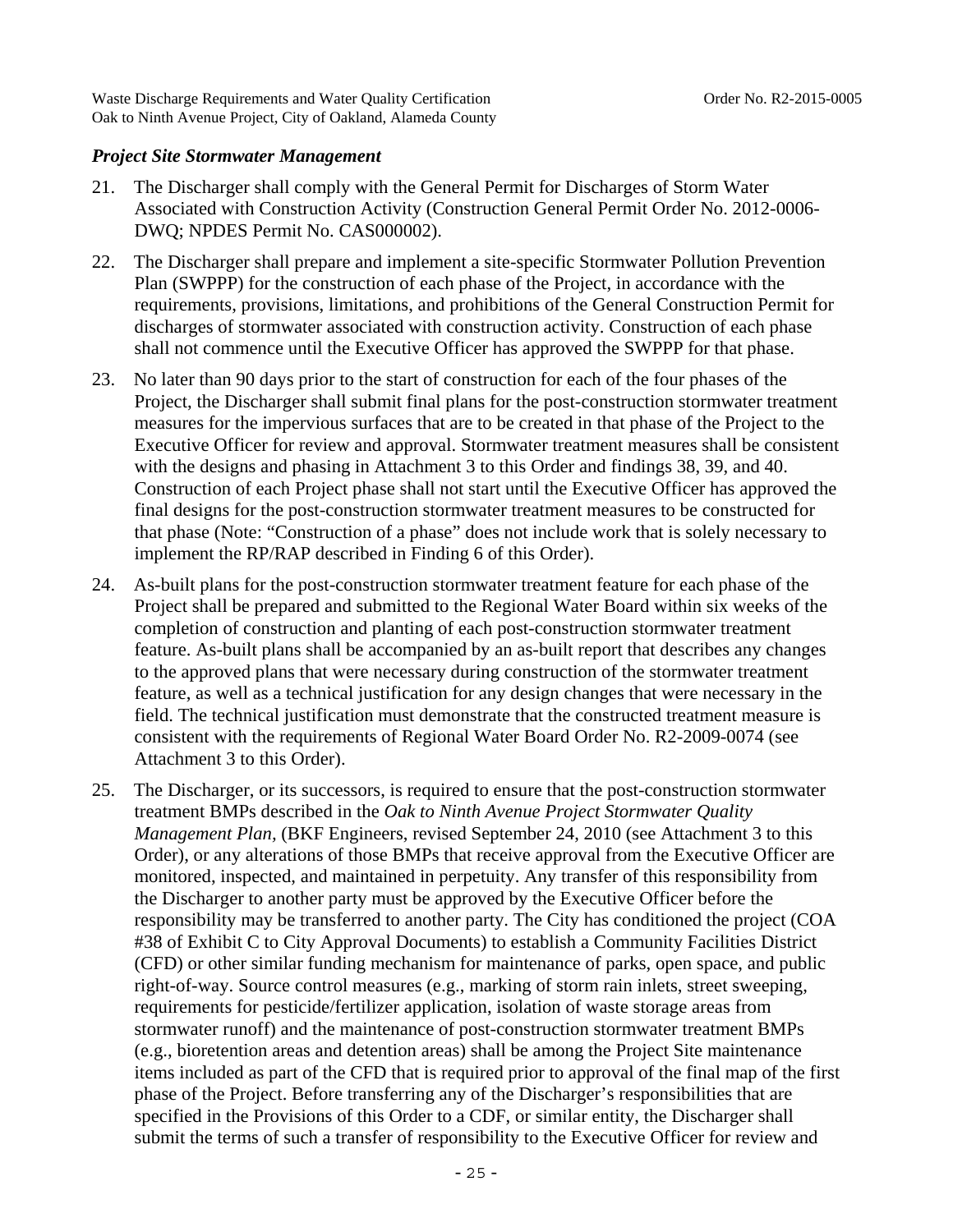approval. Upon approval of any such transfer of responsibility, the Discharger may apply to have this Order amended to reflect such a transfer of responsibilities for the implementation of source control measures and to ensure the monitoring, inspection, and maintenance of the post- construction stormwater treatment BMPs in perpetuity.

26. The *City of Oakland Source Control Measures to Limit Stormwater Pollution* (See Appendix B in Attachment 3 to this Order) shall be implemented at the Project Site, as appropriate for each Project phase.

# *Fees*

27. This Order combines WDRs and Clean Water Act section 401 Water Quality Certification provisions. The application fee and annual fees shall reflect this, and consist of the following:

 The fee amount for the WDRs and Water Quality Certification shall be in accordance with the current fee schedule, per CCR Division 3, Chapter 9, Article 1, section 2200(a)(3), based on the discharge size. The full application fee for the Project's fill of 1.36 acres of waters of the State is \$7,711, which must be paid in full to the Regional Water Board by February 1, 2015. After the initial year, annual fees in accordance with CCR Division 3, Chapter 9, Article 1, section  $2200(a)(3)$  shall be billed annually to the Discharger until Project implementation is completed. The fee payment shall indicate the Order number, WDID number, and the applicable year.

### *General Provisions*

- 28. The Discharger shall comply with all the Prohibitions, Effluent and Receiving Water Limitations, and Provisions of this Order immediately upon adoption of this Order or as provided in this Order.
- 29. All reports pursuant to these Provisions shall be prepared by professionals registered in the State of California.
- 30. The Discharger shall immediately notify the Regional Water Board by telephone and e-mail whenever an adverse condition occurs as a result of this discharge. Such a condition includes, but is not limited to, a violation of the conditions of this Order, a significant spill of petroleum products or toxic chemicals, or damage to control facilities that would cause noncompliance. Pursuant to Water Code §13267(b), a written notification of the adverse condition shall be submitted to the Regional Water Board within two weeks of occurrence. The written notification shall identify the adverse condition, describe the actions necessary to remedy the condition, and specify a timetable, subject to the modifications of the Regional Water Board, for the remedial actions.
- 31. Should discharges of otherwise uncontaminated groundwater contaminated with suspended sediment be required from the Project Site, where such discharges are not otherwise covered by an applicable NPDES permit, such discharges may be considered covered by the General Permit, following the submittal of a discharge/treatment plan, acceptable to the Executive Officer, at least 30 days prior to such a discharge.
- 32. Excavation dewatering may be performed in open excavation areas that extend below the water table both during remedial activities and during construction activities. All extracted groundwater will be either hauled offsite to a facility approved by DTSC, discharged to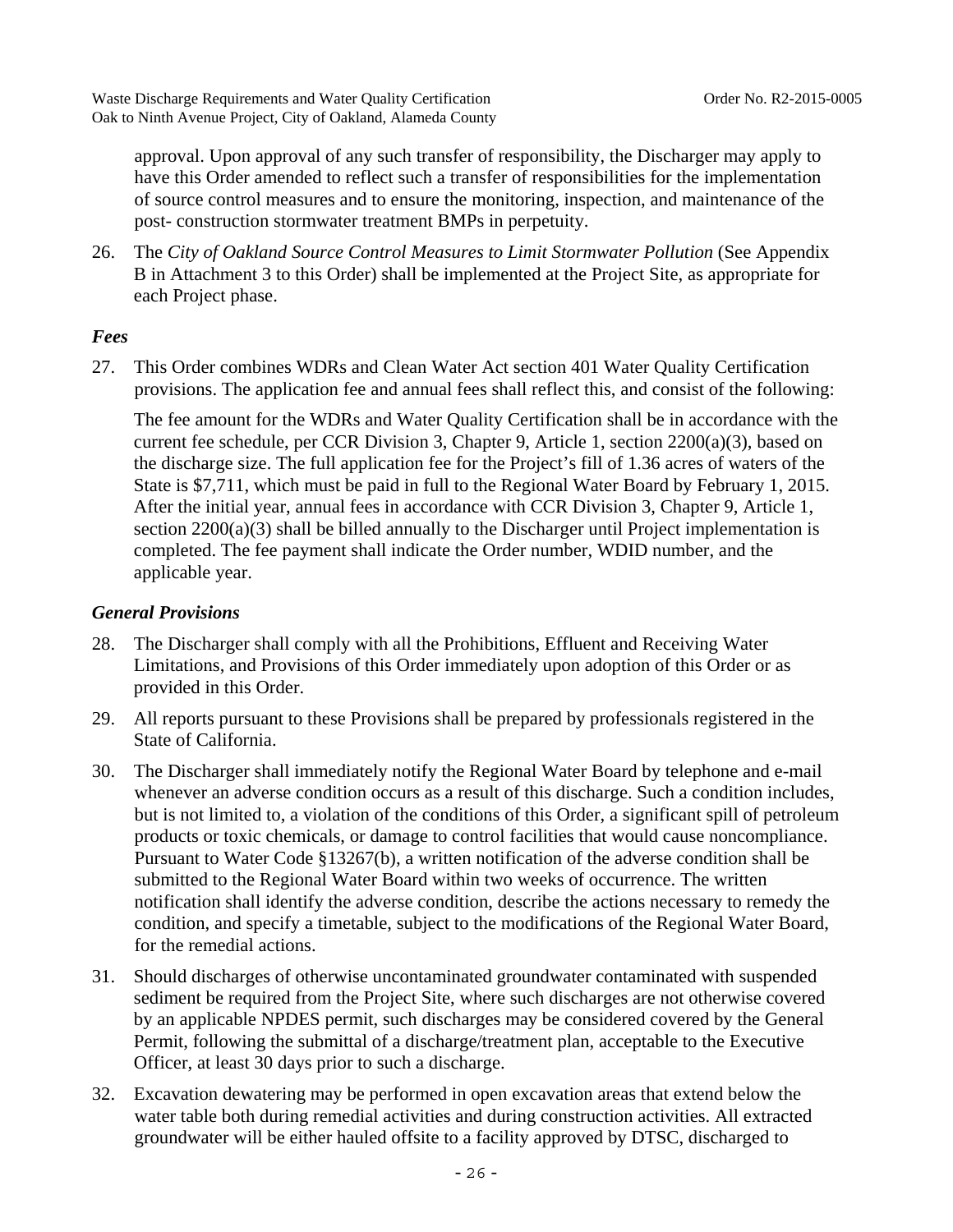EBMUD facilities, or discharged to a storm sewer or directly to surface water under an NPDES permit. At the time any specific phase of the Project is undertaken that will involve groundwater extraction, an analysis will be made as to whether it is cost effective and appropriate to discharge to EBMUD or to surface water. The procedures for discharging to EBMUD facilities or for discharging to surface water under an NPDES permit are generally described in Attachment 4 to this Order.

- 33. The Discharger shall notify the Regional Water Board in writing at least 30 days prior to the actual start date for each phase of the Project (i.e., prior to the start of grading or other construction activity for any Project component that is not solely related to the remediation of existing contamination at the Project Site).
- 34. The Discharger shall at all times fully implement and comply with the engineering plans, specifications, and technical reports that were submitted with its application for Water Quality Certification and the report of waste discharge, as well as any engineering plans, specifications, and technical reports that are subsequently submitted to the Regional Water Board in order to comply with this Order.
- 35. The Discharger is considered to have full responsibility for correcting any and all problems that arise in the event of a failure that results in an unauthorized release of waste or wastewater.
- 36. The discharge of any hazardous, designated, or non-hazardous waste as defined in Title 23, Division 3, Chapter 15 of the California Administrative Code, shall be disposed of in accordance with applicable state and federal regulations.
- 37. The Discharger shall remove and relocate any wastes that are discharged at any sites in violation of this Order.
- 38. In accordance with Water Code §13260, the Discharger shall file with the Regional Water Board a report of any proposed change in ownership or any material change in the character, location, or quantity of this waste discharge. Any proposed material change in the discharge requires approval by the Regional Water Board after a hearing under Water Code §13263. Material change includes, but is not be limited to, all significant new soil disturbances, all proposed expansion of development, or any change in drainage characteristics at the Project Site. For the purpose of this Order, this includes any proposed change in the boundaries of the area of wetland/waters of the State to be filled and mitigated.
- 39. The following standard conditions apply to this Order:
	- a. Every certification action is subject to modification or revocation upon administrative or judicial review, including review and amendment pursuant to Water Code §13330 and 23 CCR §3867.
	- b. Certification is not intended and shall not be construed to apply to any activity involving a hydroelectric facility and requiring a Federal Energy Regulatory Commission (FERC) license or an amendment to a FERC license unless the pertinent certification application was filed pursuant to 23 CCR §3855(b) and that application specifically identified that a FERC license or amendment to a FERC license for a hydroelectric facility was being sought.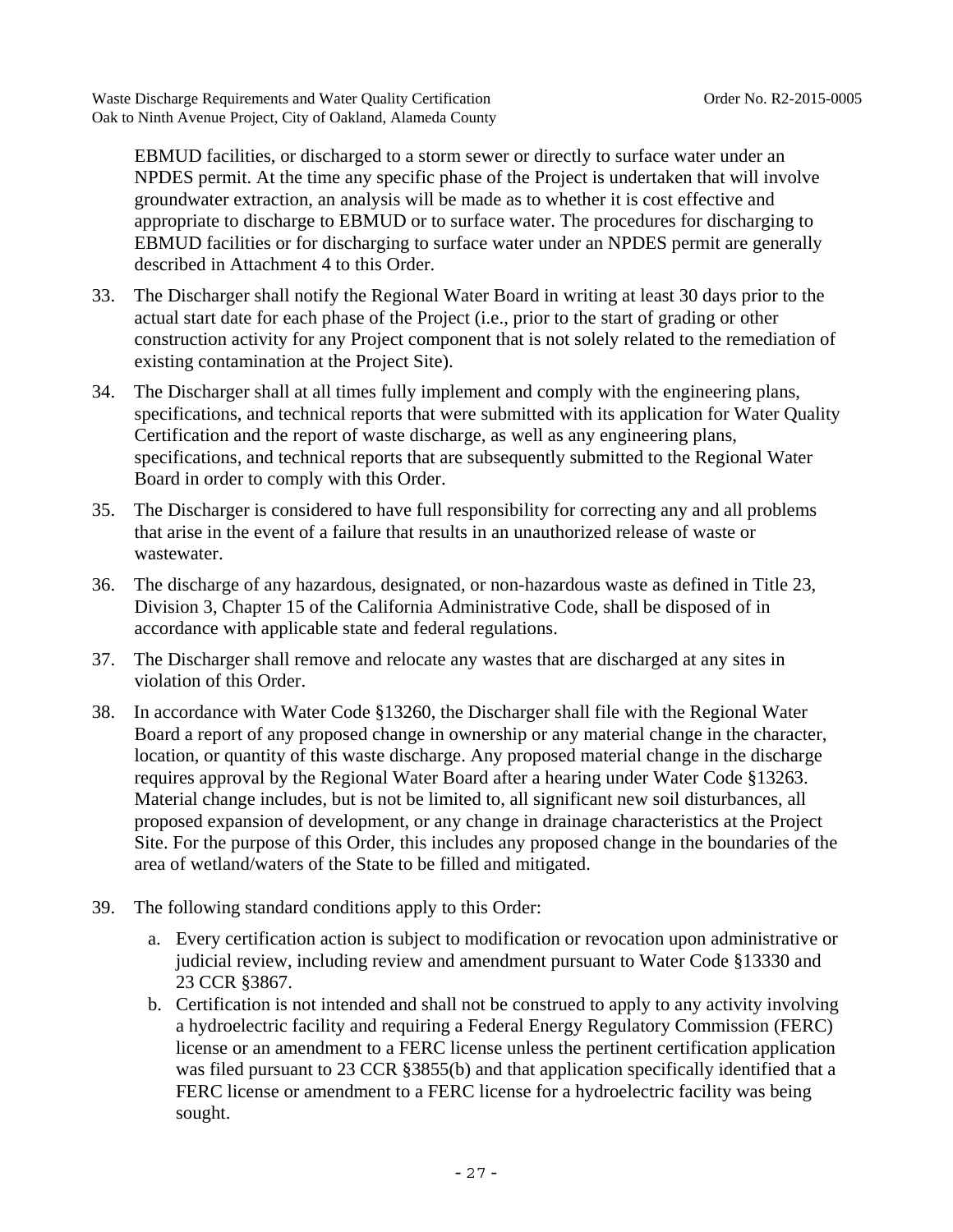- c. Certification is conditioned upon total payment of any fee required pursuant to 23 CCR §3833 and owed by the Discharger.
- 40. The Discharger shall maintain a copy of this Order and all relevant plans and BMPs at the Project Site so as to be available at all times to site operating personnel and agencies.
- 41. The Discharger shall permit the Regional Water Board or its authorized representatives at all times, upon presentation of credentials:
	- a. Entry onto Project premises, including all areas on which water body fill or water body mitigation is located or in which records are kept.
	- b. Access to copy any records required to be kept under the terms and conditions of this Order.
	- c. Inspection of any treatment equipment, monitoring equipment, or monitoring method required by this Order.
	- d. Sampling of any discharge or surface water covered by this Order.
- 42. This Order does not authorize commission of any act causing injury to the property of another or of the public; does not convey any property rights; does not remove liability under federal, State, or local laws, regulations or rules of other programs and agencies, nor does this Order authorize the discharge of wastes without appropriate permits from other agencies or organizations.
- 43. The Regional Water Board will consider rescission of this Order upon Project completion and the Executive Officer's acceptance of notices of completion of mitigation for all mitigation, creation, and enhancement projects required or otherwise permitted now or subsequently under this Order.
	- 44. This WDRs and Water Quality Certification is subject to modification or revocation upon administrative or judicial review, including review and amendment pursuant to Water Code section 13330 and 23 CCR §3867.
- 45. The Regional Water Board may add to or modify the conditions of this Order, as appropriate, to implement any new or revised water quality standards and implementation plans adopted or approved pursuant to the Porter-Cologne Water Quality Control Act or section 303 of the Clean Water Act.
- 46. This Order is not transferable.